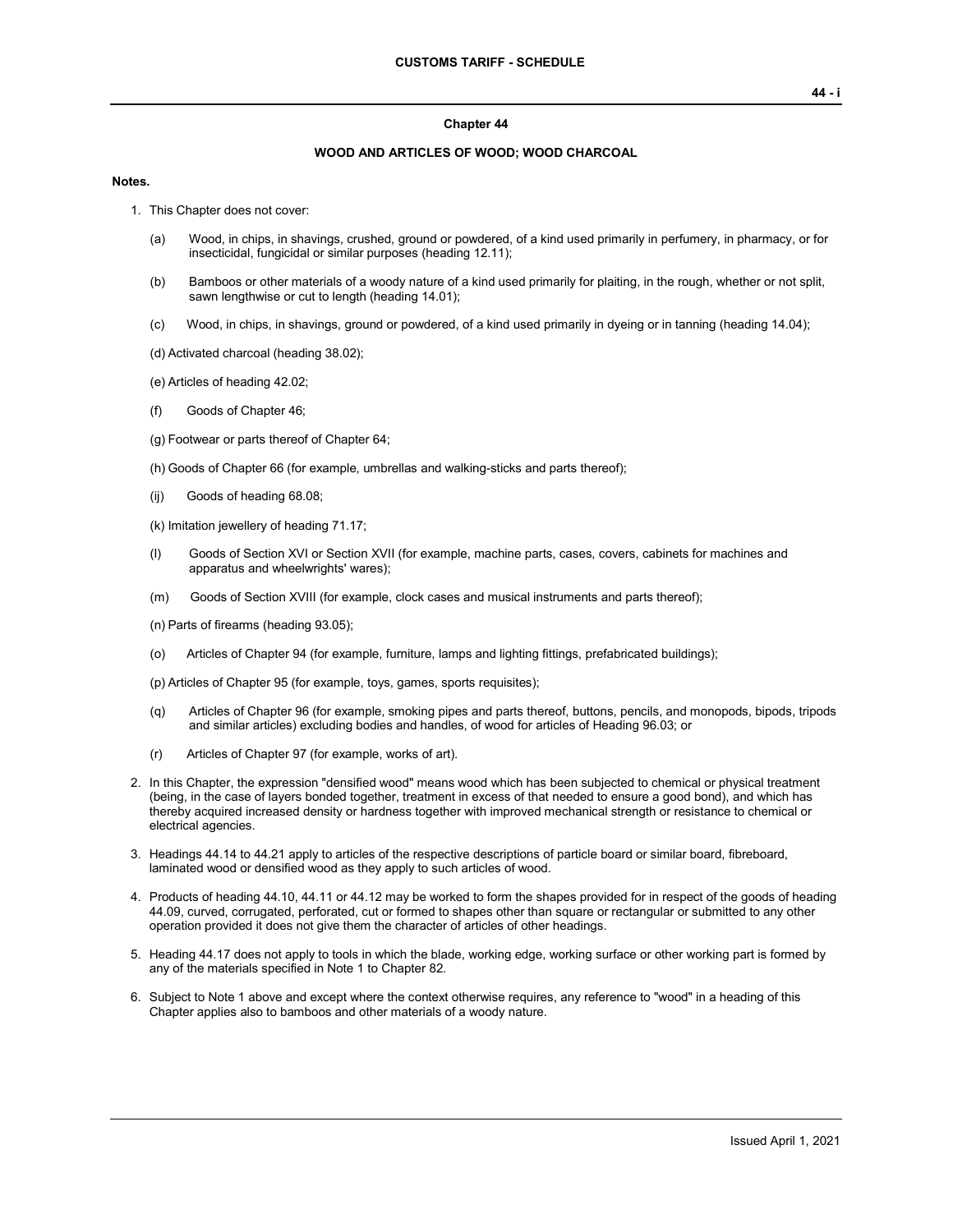# **44 - ii**

#### **Subheading Note.**

1. For the purposes of subheading 4401.31, the expression "wood pellets" means by-products such as cutter shavings, sawdust or chips, of the mechanical wood processing industry, furniture- making industry or other wood transformation activities, which have been agglomerated either directly by compression or by the addition of a binder in a proportion not exceeding 3% by weight. Such pellets are cylindrical, with a diameter not exceeding 25 mm and a length not exceeding 100 mm.

**Statistical Notes.** (NB These notes do not form part of the *Customs Tariff* legislation.)

1. For the statistical purposes of classification Nos. 4401.21.00.00 and 4401.22.00.00, the unit of measure (tonne) refers to oven dry weight of wood in chips or particles.

If oven dry weight is not given, convert the number of "units" shown into oven dry metric tonnes by using the following factors:

- (a) West Coast softwood units: multiply by 0.861
- (b) Other areas softwood units: multiply by 0.726 (c) Hardwood units: multiply by 1.04
	-
- OR

(d) Bone dry weight units: multiply by 1.09 (e) Wet weight units: multiply by 0.45

The "unit" is the common quantity term used in the industry and is defined as 200 cubic feet of uncompacted pulpwood chips, wet or dry.

2. For statistical purposes, classification Nos. 4407.19.00.13 and 4407.19.00.14 cover combinations of the named species whose proportions are not readily identifiable.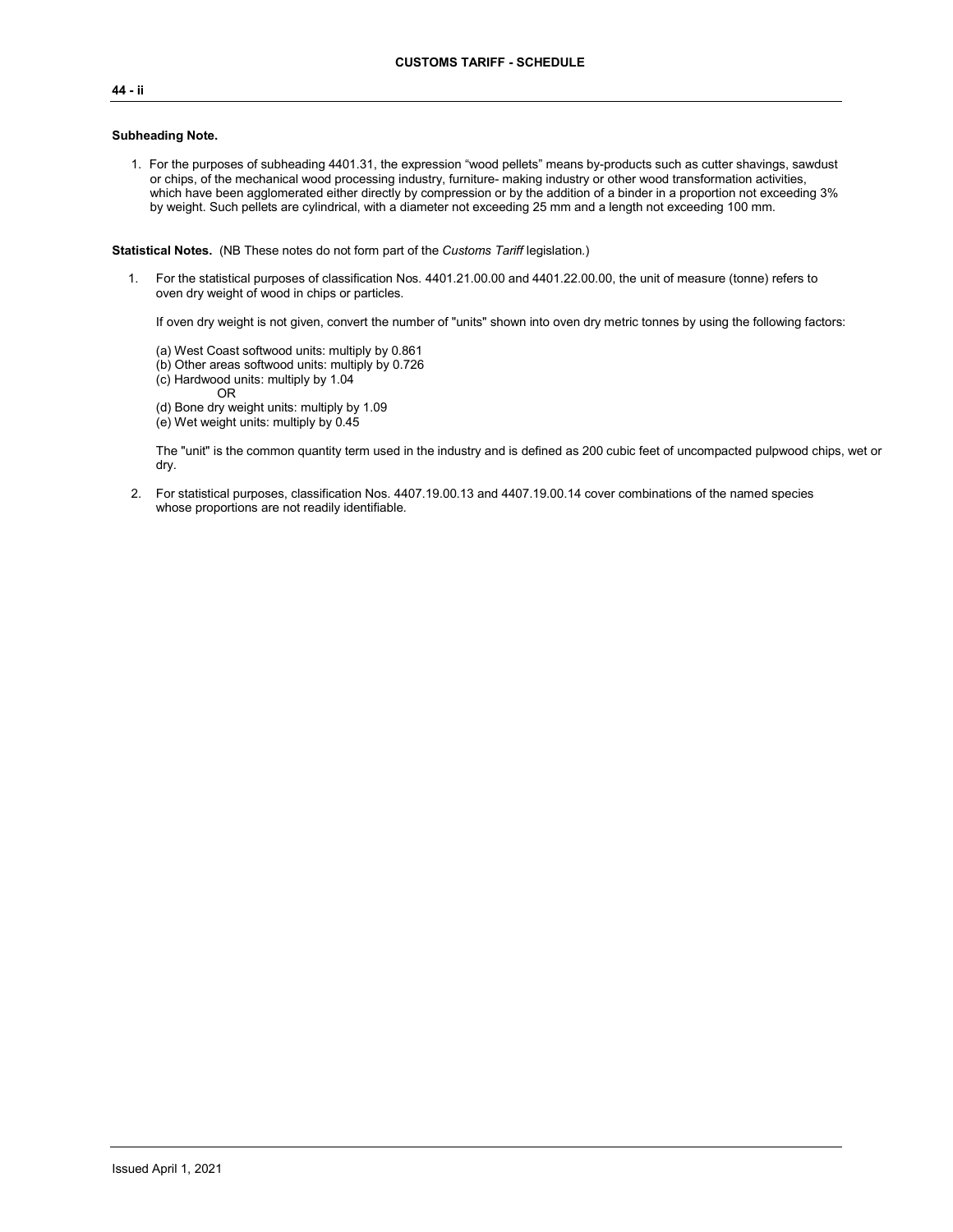| <b>Tariff</b><br><b>SS</b><br>Item | <b>Description of Goods</b>                                                                                                                                                                                                                                                                            | Unit of<br>Meas.  | <b>MFN</b><br>Tariff | <b>Applicable</b><br><b>Preferential Tariffs</b>                                                                               |
|------------------------------------|--------------------------------------------------------------------------------------------------------------------------------------------------------------------------------------------------------------------------------------------------------------------------------------------------------|-------------------|----------------------|--------------------------------------------------------------------------------------------------------------------------------|
| 44.01                              | Fuel wood, in logs, in billets, in twigs, in faggots or in similar forms;<br>wood in chips or particles; sawdust and wood waste and scrap, whether<br>or not agglomerated in logs, briquettes, pellets or similar forms.<br>-Fuel wood, in logs, in billets, in twigs, in faggots or in similar forms: |                   |                      |                                                                                                                                |
|                                    | 4401.11.00 00 - - Coniferous                                                                                                                                                                                                                                                                           | KGM               | Free                 | CCCT, LDCT, GPT,<br>UST, MXT, CIAT, CT,<br>CRT, IT, NT, SLT, PT,<br>COLT, JT, PAT, HNT,<br>KRT, CEUT, UAT,<br>CPTPT, UKT: Free |
|                                    | 4401.12.00 00 - - Non-coniferous                                                                                                                                                                                                                                                                       | <b>KGM</b>        | Free                 | CCCT, LDCT, GPT,<br>UST, MXT, CIAT, CT,<br>CRT, IT, NT, SLT, PT,<br>COLT, JT, PAT, HNT,<br>KRT, CEUT, UAT,<br>CPTPT, UKT: Free |
|                                    | -Wood in chips or particles:                                                                                                                                                                                                                                                                           |                   |                      |                                                                                                                                |
|                                    | 4401.21.00 00 - - Coniferous                                                                                                                                                                                                                                                                           | <b>TNE</b>        | Free                 | CCCT, LDCT, GPT,<br>UST, MXT, CIAT, CT,<br>CRT, IT, NT, SLT, PT,<br>COLT, JT, PAT, HNT,<br>KRT, CEUT, UAT,<br>CPTPT, UKT: Free |
|                                    | 4401.22.00 00 - - Non-coniferous                                                                                                                                                                                                                                                                       | <b>TNE</b>        | Free                 | CCCT, LDCT, GPT,<br>UST, MXT, CIAT, CT,<br>CRT, IT, NT, SLT, PT,<br>COLT, JT, PAT, HNT,<br>KRT, CEUT, UAT,<br>CPTPT, UKT: Free |
|                                    | -Sawdust and wood waste and scrap, agglomerated, in logs, briquettes,<br>pellets or similar forms:                                                                                                                                                                                                     |                   |                      |                                                                                                                                |
|                                    | 4401.31.00 00 - - Wood pellets                                                                                                                                                                                                                                                                         | <b>KGM</b>        | Free                 | CCCT, LDCT, GPT,<br>UST, MXT, CIAT, CT,<br>CRT, IT, NT, SLT, PT,<br>COLT, JT, PAT, HNT,<br>KRT, CEUT, UAT,<br>CPTPT, UKT: Free |
| 4401.39.00                         | - -Other                                                                                                                                                                                                                                                                                               |                   | Free                 | CCCT, LDCT, GPT,<br>UST, MXT, CIAT, CT,<br>CRT, IT, NT, SLT, PT,<br>COLT, JT, PAT, HNT,<br>KRT, CEUT, UAT,<br>CPTPT, UKT: Free |
|                                    |                                                                                                                                                                                                                                                                                                        | <b>KGM</b><br>KGM |                      |                                                                                                                                |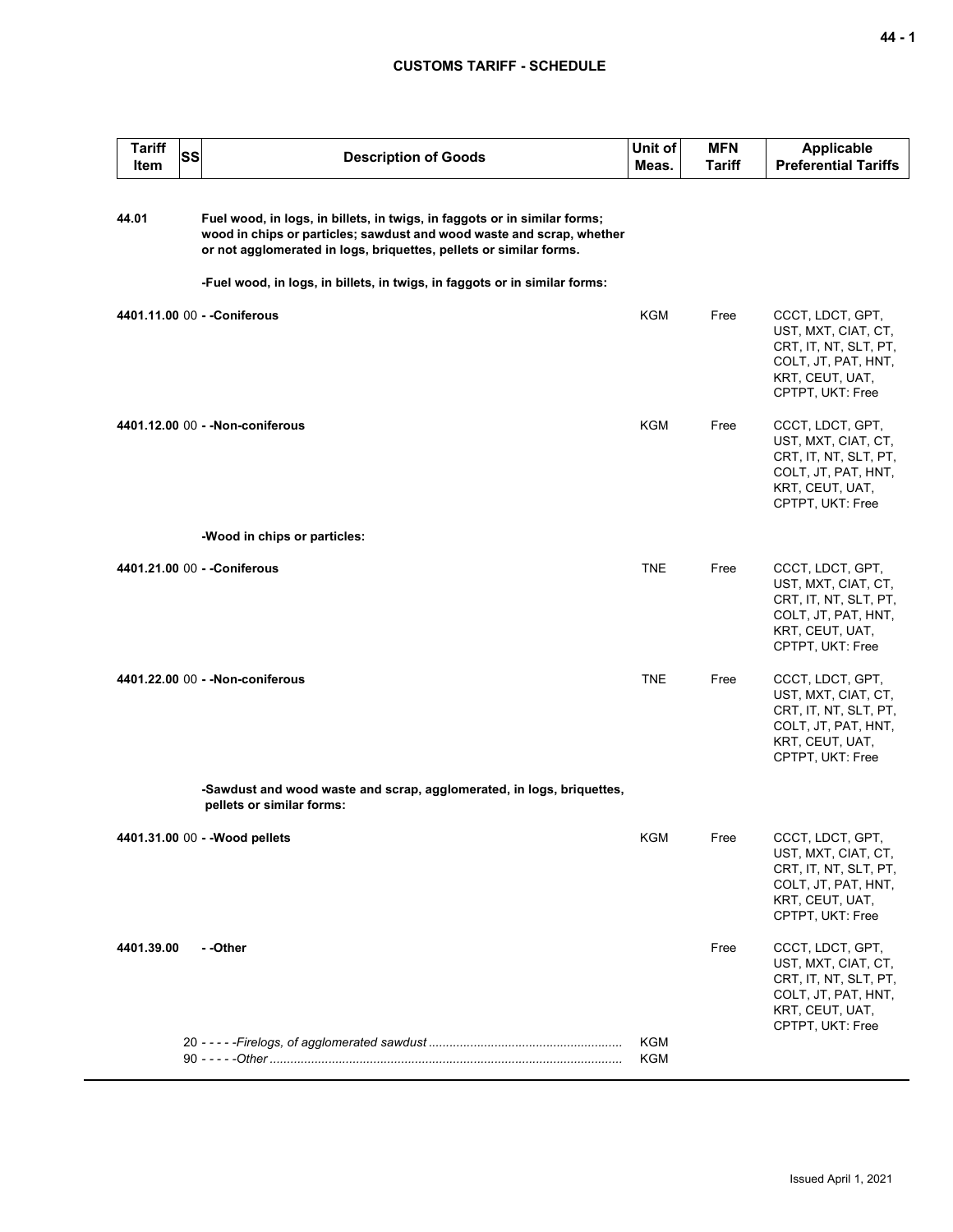| <b>Tariff</b><br>SS<br>Item | <b>Description of Goods</b>                                                                                                                                                        | Unit of<br>Meas. | <b>MFN</b><br><b>Tariff</b> | Applicable<br><b>Preferential Tariffs</b>                                                                                      |
|-----------------------------|------------------------------------------------------------------------------------------------------------------------------------------------------------------------------------|------------------|-----------------------------|--------------------------------------------------------------------------------------------------------------------------------|
|                             | 4401.40.00 00 -Sawdust and wood waste and scrap, not agglomerated                                                                                                                  | KGM              | Free                        | CCCT, LDCT, GPT,<br>UST, MXT, CIAT, CT,<br>CRT, IT, NT, SLT, PT,<br>COLT, JT, PAT, HNT,<br>KRT, CEUT, UAT,<br>CPTPT, UKT: Free |
| 44.02                       | Wood charcoal (including shell or nut charcoal), whether or not<br>agglomerated.                                                                                                   |                  |                             |                                                                                                                                |
| 4402.10                     | -Of bamboo                                                                                                                                                                         |                  |                             |                                                                                                                                |
|                             | 4402.10.10 00 - - - Wood charcoal (not including shell or nut charcoal), containing 10% or less<br>by weight of binder                                                             | <b>TNE</b>       | Free                        | CCCT, LDCT, GPT,<br>UST, MXT, CIAT, CT,<br>CRT, IT, NT, SLT, PT,<br>COLT, JT, PAT, HNT,<br>KRT, CEUT, UAT,<br>CPTPT, UKT: Free |
| 4402.10.90 00 - - - Other   |                                                                                                                                                                                    | <b>TNE</b>       | 6.5%                        | CCCT, LDCT, GPT,<br>UST, MXT, CIAT, CT,<br>CRT, IT, NT, SLT, PT,<br>COLT, JT, PAT, HNT,<br>KRT, CEUT, UAT,<br>CPTPT, UKT: Free |
| 4402.90                     | -Other                                                                                                                                                                             |                  |                             |                                                                                                                                |
| 4402.90.10                  | ---Charcoal of coconut shell for use in the manufacture of activated carbon;<br>Wood charcoal (not including shell or nut charcoal), containing 10% or<br>less by weight of binder |                  | Free                        | CCCT, LDCT, GPT,<br>UST, MXT, CIAT, CT,<br>CRT, IT, NT, SLT, PT,<br>COLT, JT, PAT, HNT,<br>KRT, CEUT, UAT,<br>CPTPT, UKT: Free |
|                             | 10 -----Charcoal of coconut shell, for use in the manufacture of activated                                                                                                         | <b>TNE</b>       |                             |                                                                                                                                |
|                             |                                                                                                                                                                                    | <b>TNE</b>       |                             |                                                                                                                                |
| 4402.90.90 00 - - - Other   |                                                                                                                                                                                    | TNE              | 6.5%                        | CCCT, LDCT, GPT,<br>UST, MXT, CIAT, CT,<br>CRT, IT, NT, SLT, PT,<br>COLT, JT, PAT, HNT,<br>KRT, CEUT, UAT,<br>CPTPT, UKT: Free |
| 44.03                       | Wood in the rough, whether or not stripped of bark or sapwood, or<br>roughly squared.                                                                                              |                  |                             |                                                                                                                                |
|                             | -Treated with paint, stains, creosote or other preservatives:                                                                                                                      |                  |                             |                                                                                                                                |
|                             | 4403.11.00 00 - - Coniferous                                                                                                                                                       | <b>MTQ</b>       | Free                        | CCCT, LDCT, GPT,<br>UST, MXT, CIAT, CT,<br>CRT, IT, NT, SLT, PT,<br>COLT, JT, PAT, HNT,<br>KRT, CEUT, UAT,<br>CPTPT, UKT: Free |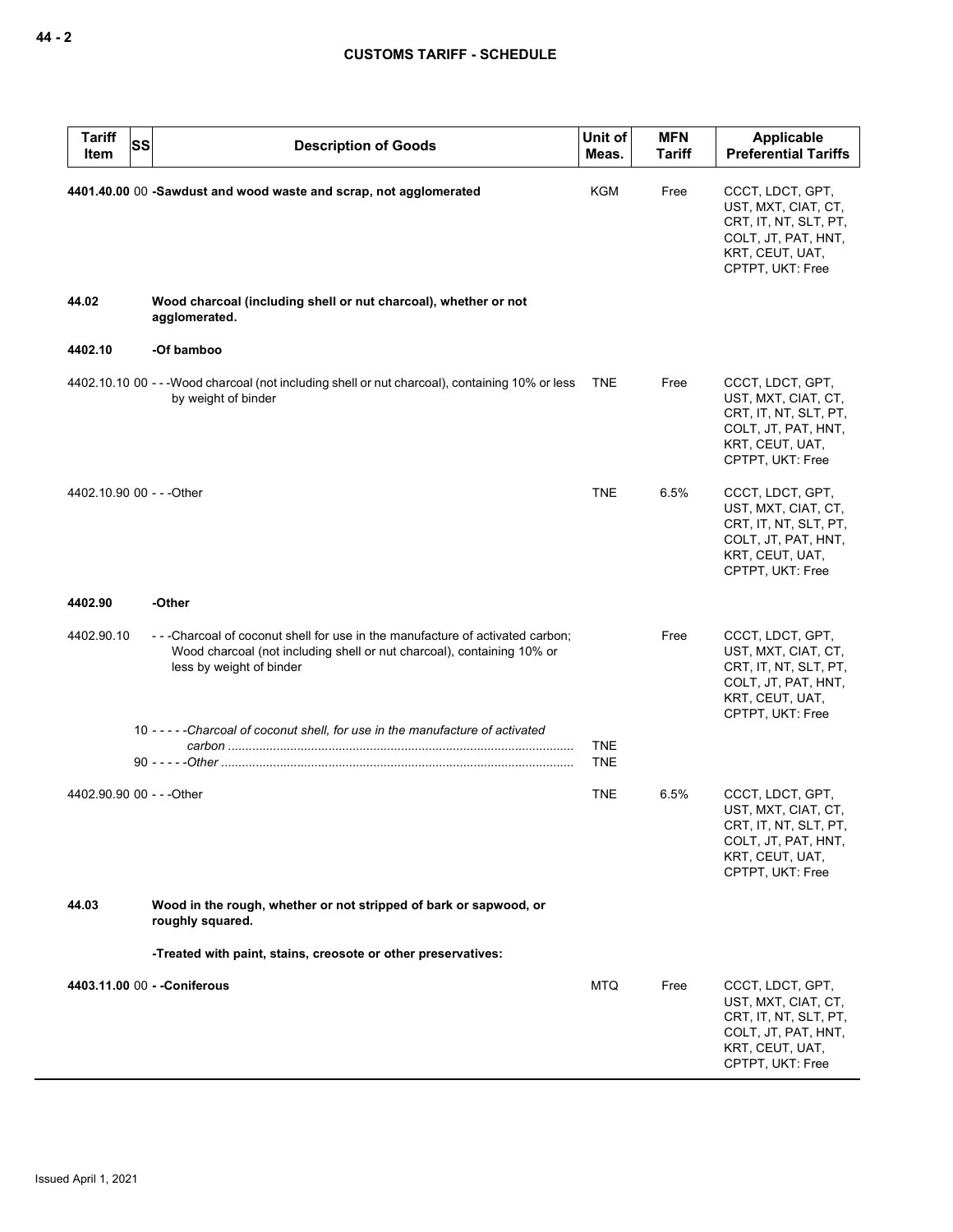| <b>Tariff</b><br>Item | <b>SS</b> | <b>Description of Goods</b>                                                                                 | Unit of<br>Meas.                                     | <b>MFN</b><br>Tariff | Applicable<br><b>Preferential Tariffs</b>                                                                                      |
|-----------------------|-----------|-------------------------------------------------------------------------------------------------------------|------------------------------------------------------|----------------------|--------------------------------------------------------------------------------------------------------------------------------|
|                       |           | 4403.12.00 00 - - Non-coniferous                                                                            | <b>MTQ</b>                                           | Free                 | CCCT, LDCT, GPT,<br>UST, MXT, CIAT, CT,<br>CRT, IT, NT, SLT, PT,<br>COLT, JT, PAT, HNT,<br>KRT, CEUT, UAT,<br>CPTPT, UKT: Free |
|                       |           | -Other, coniferous:                                                                                         |                                                      |                      |                                                                                                                                |
| 4403.21.00            |           | - -Of pine (Pinus spp.), of which any cross-sectional dimension is 15 cm<br>or more                         |                                                      | Free                 | CCCT, LDCT, GPT,<br>UST, MXT, CIAT, CT,<br>CRT, IT, NT, SLT, PT,<br>COLT, JT, PAT, HNT,<br>KRT, CEUT, UAT,<br>CPTPT, UKT: Free |
|                       |           |                                                                                                             | <b>MTR</b><br><b>MTQ</b><br><b>MTQ</b><br><b>MTQ</b> |                      |                                                                                                                                |
| 4403.22.00            |           | - -Of pine (Pinus spp.), other                                                                              |                                                      | Free                 | CCCT, LDCT, GPT,<br>UST, MXT, CIAT, CT,<br>CRT, IT, NT, SLT, PT,<br>COLT, JT, PAT, HNT,<br>KRT, CEUT, UAT,<br>CPTPT, UKT: Free |
|                       |           |                                                                                                             | <b>MTR</b><br><b>MTQ</b><br><b>MTQ</b><br>MTQ        |                      |                                                                                                                                |
| 4403.23.00            |           | - -Of fir (Abies spp.) and spruce (Picea spp.), of which any cross-<br>sectional dimension is 15 cm or more |                                                      | Free                 | CCCT, LDCT, GPT,<br>UST, MXT, CIAT, CT,<br>CRT, IT, NT, SLT, PT,<br>COLT, JT, PAT, HNT,<br>KRT, CEUT, UAT,<br>CPTPT, UKT: Free |
|                       |           | $---Other:$                                                                                                 | <b>MTR</b><br><b>MTQ</b><br>MTQ<br>MTQ               |                      |                                                                                                                                |
| 4403.24.00            |           | - -Of fir (Abies spp.) and spruce (Picea spp.), other                                                       |                                                      | Free                 | CCCT, LDCT, GPT,<br>UST, MXT, CIAT, CT,<br>CRT, IT, NT, SLT, PT,<br>COLT, JT, PAT, HNT,<br>KRT, CEUT, UAT,<br>CPTPT, UKT: Free |
|                       |           | $---Other:$                                                                                                 | MTR<br>MTQ                                           |                      |                                                                                                                                |
|                       |           |                                                                                                             | <b>MTQ</b><br>MTQ                                    |                      |                                                                                                                                |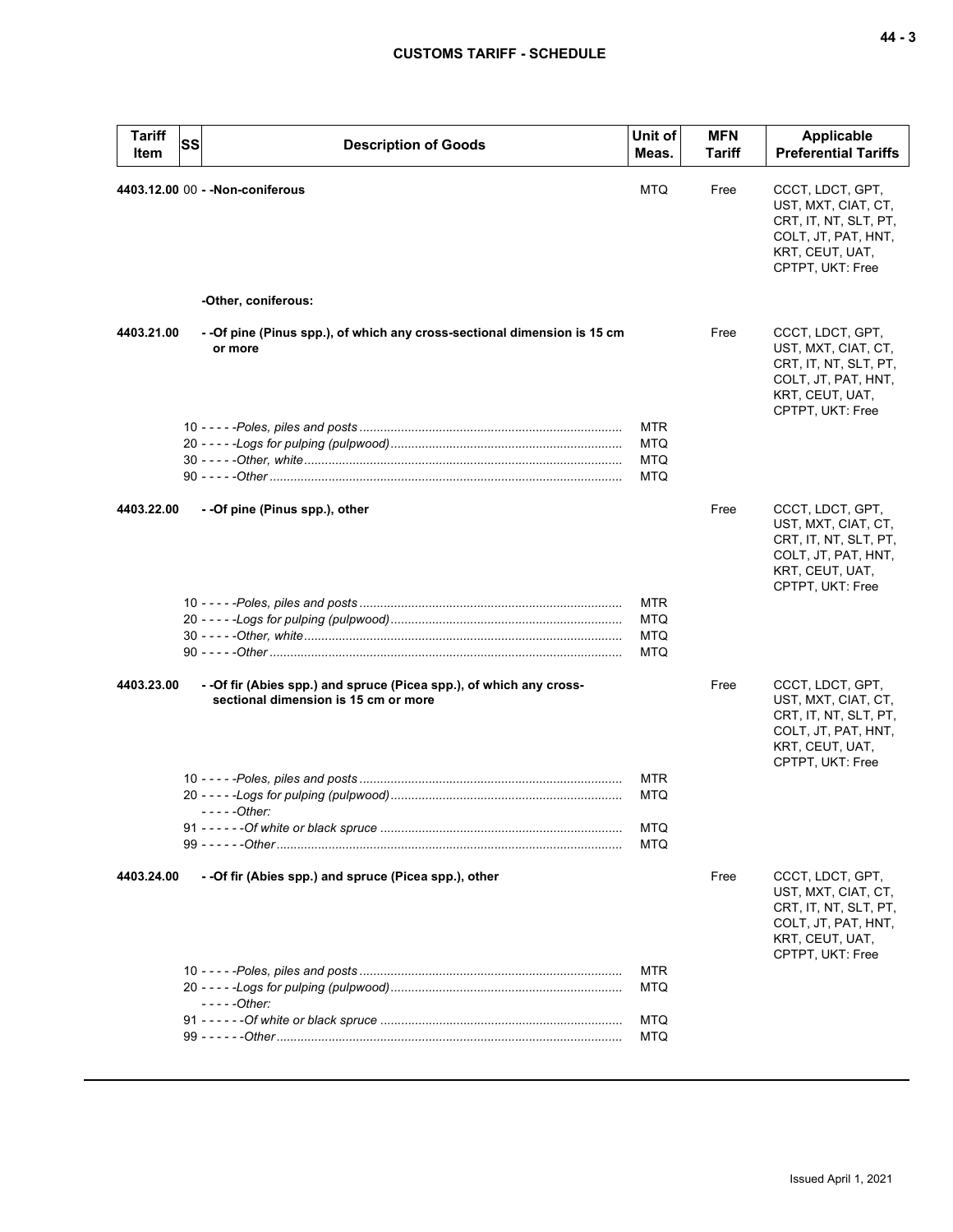| <b>Tariff</b><br>Item   | SS | <b>Description of Goods</b>                                            | Unit of<br>Meas. | <b>MFN</b><br>Tariff | Applicable<br><b>Preferential Tariffs</b>                                                                                      |
|-------------------------|----|------------------------------------------------------------------------|------------------|----------------------|--------------------------------------------------------------------------------------------------------------------------------|
| 4403.25.00              |    | - - Other, of which any cross-sectional dimension is 15 cm or more     |                  | Free                 | CCCT, LDCT, GPT,                                                                                                               |
|                         |    |                                                                        |                  |                      | UST, MXT, CIAT, CT,<br>CRT, IT, NT, SLT, PT,<br>COLT, JT, PAT, HNT,<br>KRT, CEUT, UAT,<br>CPTPT, UKT: Free                     |
|                         |    |                                                                        | <b>MTR</b>       |                      |                                                                                                                                |
|                         |    |                                                                        | MTQ              |                      |                                                                                                                                |
|                         |    | - - - - - Other:                                                       |                  |                      |                                                                                                                                |
|                         |    |                                                                        | MTQ              |                      |                                                                                                                                |
|                         |    |                                                                        | MTQ              |                      |                                                                                                                                |
|                         |    |                                                                        | <b>MTQ</b>       |                      |                                                                                                                                |
|                         |    |                                                                        | MTQ              |                      |                                                                                                                                |
| 4403.26.00              |    | - -Other                                                               |                  | Free                 | CCCT, LDCT, GPT,<br>UST, MXT, CIAT, CT,<br>CRT, IT, NT, SLT, PT,<br>COLT, JT, PAT, HNT,<br>KRT, CEUT, UAT,<br>CPTPT, UKT: Free |
|                         |    |                                                                        | MTR              |                      |                                                                                                                                |
|                         |    |                                                                        | MTQ              |                      |                                                                                                                                |
|                         |    | - - - - - Other:                                                       |                  |                      |                                                                                                                                |
|                         |    |                                                                        | MTQ              |                      |                                                                                                                                |
|                         |    |                                                                        | MTQ              |                      |                                                                                                                                |
|                         |    |                                                                        | MTQ              |                      |                                                                                                                                |
|                         |    |                                                                        | MTQ              |                      |                                                                                                                                |
|                         |    | -Other, of tropical wood:                                              |                  |                      |                                                                                                                                |
|                         |    | 4403.41.00 00 - -Dark Red Meranti, Light Red Meranti and Meranti Bakau | MTQ              | Free                 | CCCT, LDCT, GPT,<br>UST, MXT, CIAT, CT,<br>CRT, IT, NT, SLT, PT,<br>COLT, JT, PAT, HNT,<br>KRT, CEUT, UAT,<br>CPTPT, UKT: Free |
| 4403.49.00 00 - - Other |    |                                                                        | MTQ              | Free                 | CCCT, LDCT, GPT,<br>UST, MXT, CIAT, CT,<br>CRT, IT, NT, SLT, PT,<br>COLT, JT, PAT, HNT,<br>KRT, CEUT, UAT,<br>CPTPT, UKT: Free |
|                         |    | -Other:                                                                |                  |                      |                                                                                                                                |
| 4403.91.00              |    | - -Of oak (Quercus spp.)                                               |                  | Free                 | CCCT, LDCT, GPT,<br>UST, MXT, CIAT, CT,<br>CRT, IT, NT, SLT, PT,<br>COLT, JT, PAT, HNT,<br>KRT, CEUT, UAT,<br>CPTPT, UKT: Free |
|                         |    |                                                                        | MTQ<br>MTQ       |                      |                                                                                                                                |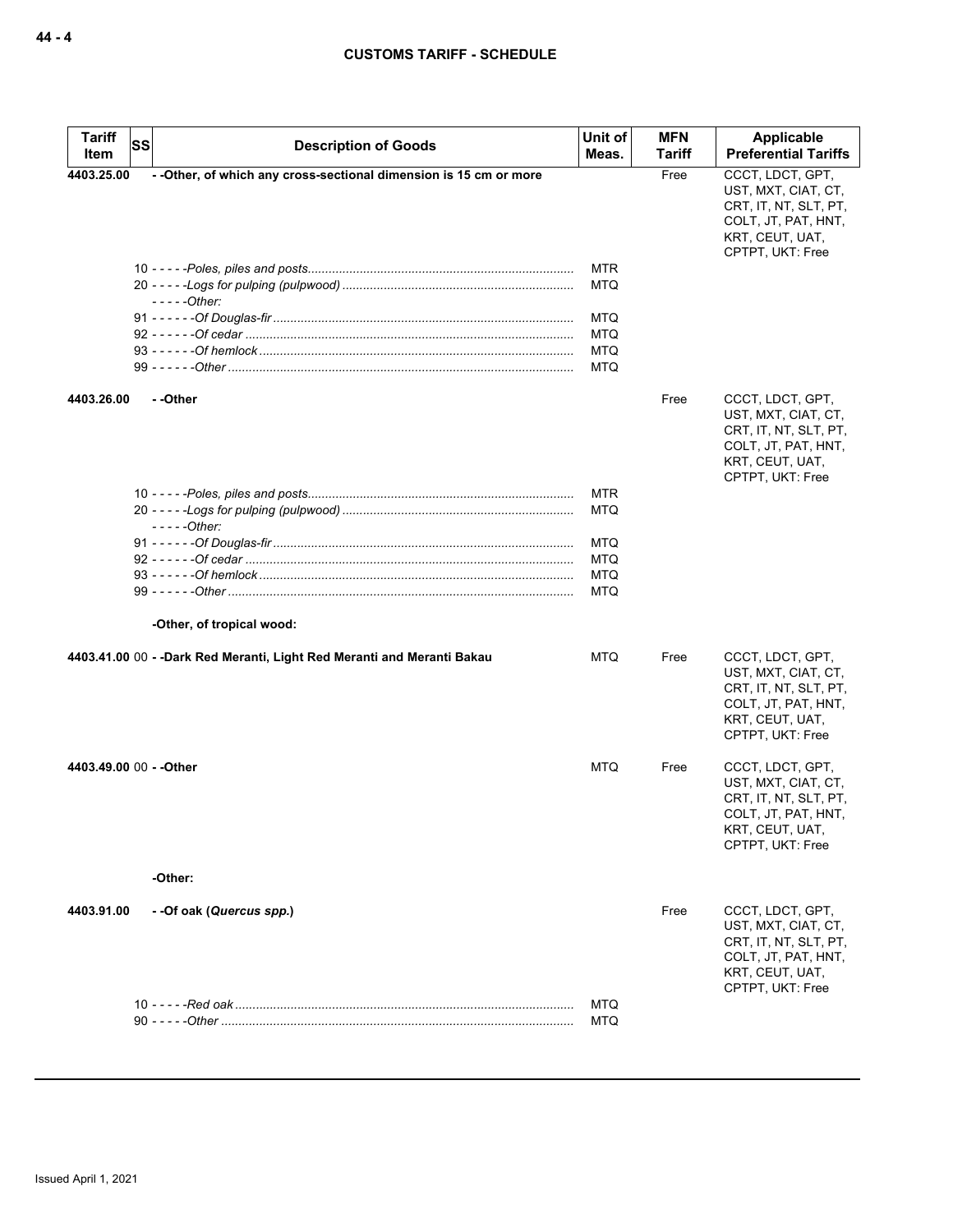| <b>Tariff</b><br><b>SS</b> | <b>Description of Goods</b>                                                                         | Unit of                  | <b>MFN</b>    | <b>Applicable</b>                                                                                                              |
|----------------------------|-----------------------------------------------------------------------------------------------------|--------------------------|---------------|--------------------------------------------------------------------------------------------------------------------------------|
| Item                       |                                                                                                     | Meas.                    | <b>Tariff</b> | <b>Preferential Tariffs</b>                                                                                                    |
|                            | 4403.93.00 00 - - Of beech (Fagus spp.), of which any cross-sectional dimension is 15<br>cm or more | <b>MTQ</b>               | Free          | CCCT, LDCT, GPT,<br>UST, MXT, CIAT, CT,<br>CRT, IT, NT, SLT, PT,<br>COLT, JT, PAT, HNT,<br>KRT, CEUT, UAT,<br>CPTPT, UKT: Free |
|                            | 4403.94.00 00 - - Of beech (Fagus spp.), other                                                      | <b>MTQ</b>               | Free          | CCCT, LDCT, GPT,<br>UST, MXT, CIAT, CT,<br>CRT, IT, NT, SLT, PT,<br>COLT, JT, PAT, HNT,<br>KRT, CEUT, UAT,<br>CPTPT, UKT: Free |
| 4403.95.00                 | - - Of birch (Betula spp.), of which any cross-sectional dimension is 15<br>cm or more              | <b>MTQ</b>               | Free          | CCCT, LDCT, GPT,<br>UST, MXT, CIAT, CT,<br>CRT, IT, NT, SLT, PT,<br>COLT, JT, PAT, HNT,<br>KRT, CEUT, UAT,<br>CPTPT, UKT: Free |
|                            |                                                                                                     | <b>MTQ</b>               |               |                                                                                                                                |
| 4403.96.00                 | - - Of birch (Betula spp.), other                                                                   |                          | Free          | CCCT, LDCT, GPT,<br>UST, MXT, CIAT, CT,<br>CRT, IT, NT, SLT, PT,<br>COLT, JT, PAT, HNT,<br>KRT, CEUT, UAT,<br>CPTPT, UKT: Free |
|                            |                                                                                                     | <b>MTQ</b><br>MTQ        |               |                                                                                                                                |
| 4403.97.00                 | - - Of poplar and aspen (Populus spp.)                                                              |                          | Free          | CCCT, LDCT, GPT,<br>UST, MXT, CIAT, CT,<br>CRT, IT, NT, SLT, PT,<br>COLT, JT, PAT, HNT,<br>KRT, CEUT, UAT,<br>CPTPT, UKT: Free |
|                            |                                                                                                     | <b>MTQ</b><br><b>MTQ</b> |               |                                                                                                                                |
|                            | 4403.98.00 00 - - Of eucalyptus (Eucalyptus spp.)                                                   | <b>MTQ</b>               | Free          | CCCT, LDCT, GPT,<br>UST, MXT, CIAT, CT,<br>CRT, IT, NT, SLT, PT,<br>COLT, JT, PAT, HNT,<br>KRT, CEUT, UAT,<br>CPTPT, UKT: Free |
| 4403.99.00                 | - -Other                                                                                            |                          | Free          | CCCT, LDCT, GPT,<br>UST, MXT, CIAT, CT,<br>CRT, IT, NT, SLT, PT,<br>COLT, JT, PAT, HNT,<br>KRT, CEUT, UAT,<br>CPTPT, UKT: Free |
|                            | $---Other:$                                                                                         | <b>MTQ</b><br>MTQ        |               |                                                                                                                                |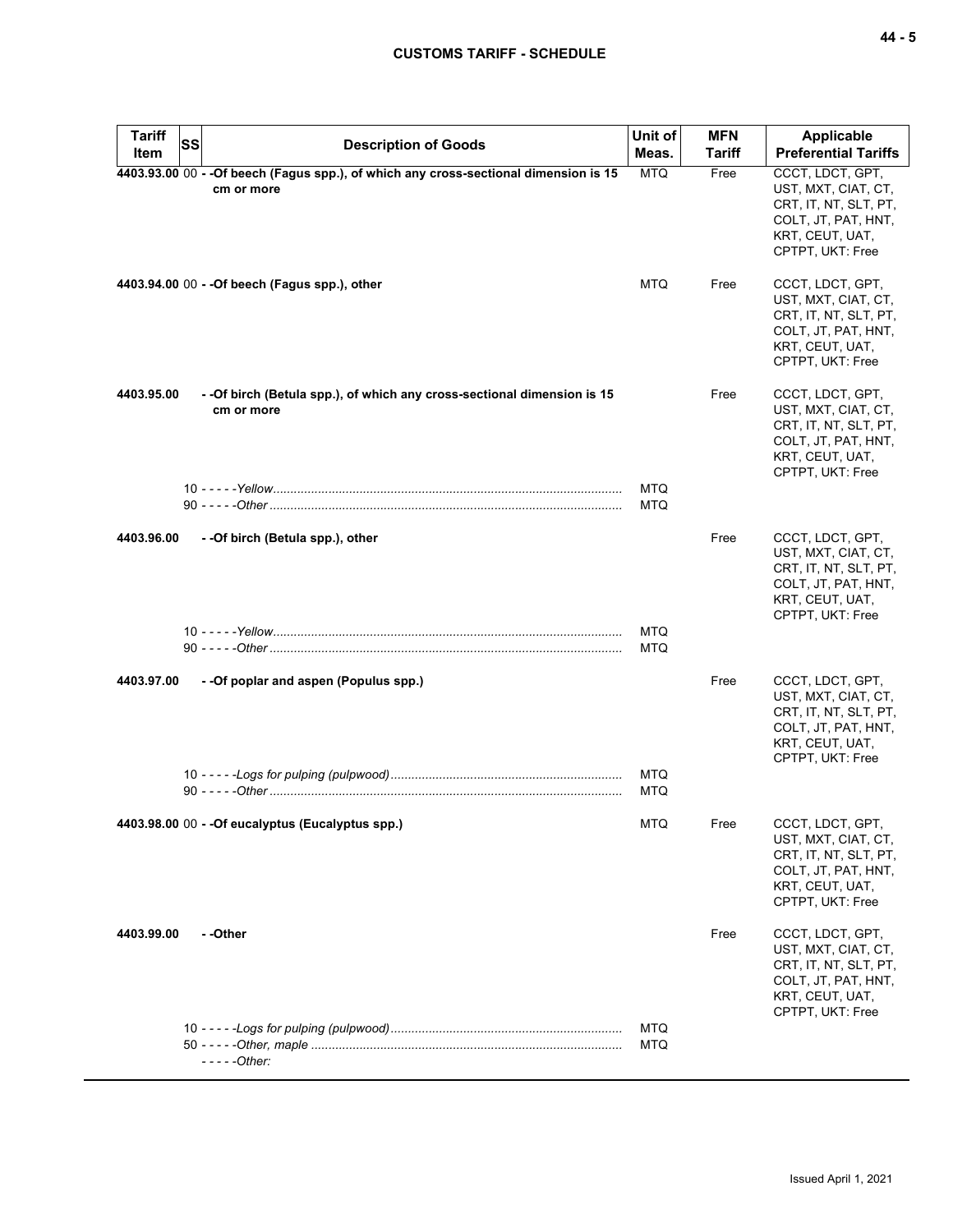| <b>Tariff</b><br>Item | SS | <b>Description of Goods</b>                                                                                                                                                                                                                                                               | Unit of<br>Meas.         | <b>MFN</b><br><b>Tariff</b> | Applicable<br><b>Preferential Tariffs</b>                                                                                      |
|-----------------------|----|-------------------------------------------------------------------------------------------------------------------------------------------------------------------------------------------------------------------------------------------------------------------------------------------|--------------------------|-----------------------------|--------------------------------------------------------------------------------------------------------------------------------|
|                       |    |                                                                                                                                                                                                                                                                                           | <b>MTQ</b>               |                             |                                                                                                                                |
|                       |    |                                                                                                                                                                                                                                                                                           | <b>MTQ</b><br><b>MTQ</b> |                             |                                                                                                                                |
|                       |    |                                                                                                                                                                                                                                                                                           | <b>MTQ</b>               |                             |                                                                                                                                |
|                       |    |                                                                                                                                                                                                                                                                                           | <b>MTQ</b>               |                             |                                                                                                                                |
| 44.04                 |    | Hoopwood; split poles; piles, pickets and stakes of wood, pointed but<br>not sawn lengthwise; wooden sticks, roughly trimmed but not turned,<br>bent or otherwise worked, suitable for the manufacture of walking-<br>sticks, umbrellas, tool handles or the like; chipwood and the like. |                          |                             |                                                                                                                                |
|                       |    | 4404.10.00 00 - Coniferous                                                                                                                                                                                                                                                                |                          | Free                        | CCCT, LDCT, GPT,<br>UST, MXT, CIAT, CT,<br>CRT, IT, NT, SLT, PT,<br>COLT, JT, PAT, HNT,<br>KRT, CEUT, UAT,<br>CPTPT, UKT: Free |
|                       |    | 4404.20.00 00 -Non-coniferous                                                                                                                                                                                                                                                             |                          | Free                        | CCCT, LDCT, GPT,<br>UST, MXT, CIAT, CT,<br>CRT, IT, NT, SLT, PT,<br>COLT, JT, PAT, HNT,<br>KRT, CEUT, UAT,<br>CPTPT, UKT: Free |
|                       |    | 4405.00.00 00 Wood wool; wood flour.                                                                                                                                                                                                                                                      | KGM                      | Free                        | CCCT, LDCT, GPT,<br>UST, MXT, CIAT, CT,<br>CRT, IT, NT, SLT, PT,<br>COLT, JT, PAT, HNT,<br>KRT, CEUT, UAT,<br>CPTPT, UKT: Free |
| 44.06                 |    | Railway or tramway sleepers (cross-ties) of wood.                                                                                                                                                                                                                                         |                          |                             |                                                                                                                                |
|                       |    | -Not impregnated:                                                                                                                                                                                                                                                                         |                          |                             |                                                                                                                                |
|                       |    | 4406.11.00 00 - - Coniferous                                                                                                                                                                                                                                                              | NMB                      | Free                        | CCCT, LDCT, GPT,<br>UST, MXT, CIAT, CT,<br>CRT, IT, NT, SLT, PT,<br>COLT, JT, PAT, HNT,<br>KRT, CEUT, UAT,<br>CPTPT, UKT: Free |
|                       |    | 4406.12.00 00 - - Non-coniferous                                                                                                                                                                                                                                                          | <b>NMB</b>               | Free                        | CCCT, LDCT, GPT,<br>UST, MXT, CIAT, CT,<br>CRT, IT, NT, SLT, PT,<br>COLT, JT, PAT, HNT,<br>KRT, CEUT, UAT,<br>CPTPT, UKT: Free |

**-Other:**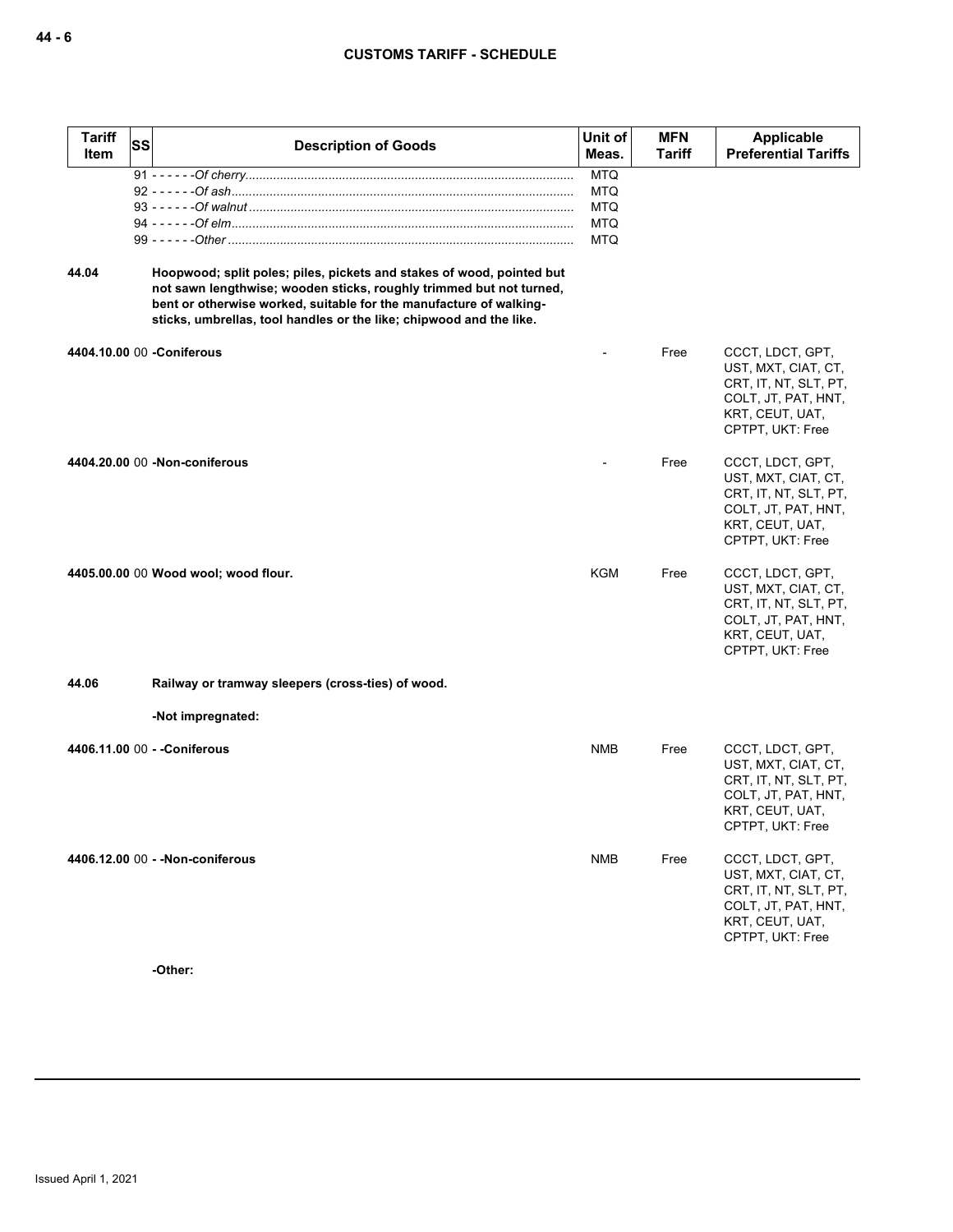|--|--|--|

| <b>Tariff</b><br>Item | SS | <b>Description of Goods</b>                                                   | Unit of<br>Meas.                                                          | <b>MFN</b><br>Tariff | Applicable<br><b>Preferential Tariffs</b>                                                                                      |
|-----------------------|----|-------------------------------------------------------------------------------|---------------------------------------------------------------------------|----------------------|--------------------------------------------------------------------------------------------------------------------------------|
| 4406.91.00            |    | - -Coniferous                                                                 | <b>NMB</b><br><b>NMB</b>                                                  | Free                 | CCCT, LDCT, GPT,<br>UST, MXT, CIAT, CT,<br>CRT, IT, NT, SLT, PT,<br>COLT, JT, PAT, HNT,<br>KRT, CEUT, UAT,<br>CPTPT, UKT: Free |
| 4406.92.00            |    | - - Non-coniferous                                                            |                                                                           | Free                 | CCCT, LDCT, GPT,<br>UST, MXT, CIAT, CT,<br>CRT, IT, NT, SLT, PT,<br>COLT, JT, PAT, HNT,<br>KRT, CEUT, UAT,<br>CPTPT, UKT: Free |
| 44.07                 |    | Wood sawn or chipped lengthwise, sliced or peeled, whether or not             | <b>NMB</b><br><b>NMB</b>                                                  |                      |                                                                                                                                |
|                       |    | planed, sanded or end-jointed, of a thickness exceeding 6 mm.<br>-Coniferous: |                                                                           |                      |                                                                                                                                |
| 4407.11.00            |    | - -Of pine (Pinus spp.)<br>$---Dressed:$                                      |                                                                           | Free                 | CCCT, LDCT, GPT,<br>UST, MXT, CIAT, CT,<br>CRT, IT, NT, SLT, PT,<br>COLT, JT, PAT, HNT,<br>KRT, CEUT, UAT,<br>CPTPT, UKT: Free |
|                       |    | $--$ - - - Rough:                                                             | MTQ<br>MTQ<br>MTQ<br>MTQ<br>MTQ<br><b>MTQ</b><br>MTQ<br>MTQ<br>MTQ<br>MTQ |                      |                                                                                                                                |
| 4407.12.00            |    | - -Of fir (Abies spp.) and spruce (Picea spp.)                                |                                                                           | Free                 | CCCT, LDCT, GPT,<br>UST, MXT, CIAT, CT,<br>CRT, IT, NT, SLT, PT,<br>COLT, JT, PAT, HNT,<br>KRT, CEUT, UAT,<br>CPTPT, UKT: Free |
|                       |    | $---Dressed'$<br>$---$ Rough:                                                 | MTQ<br>MTQ<br>MTQ<br>MTQ                                                  |                      |                                                                                                                                |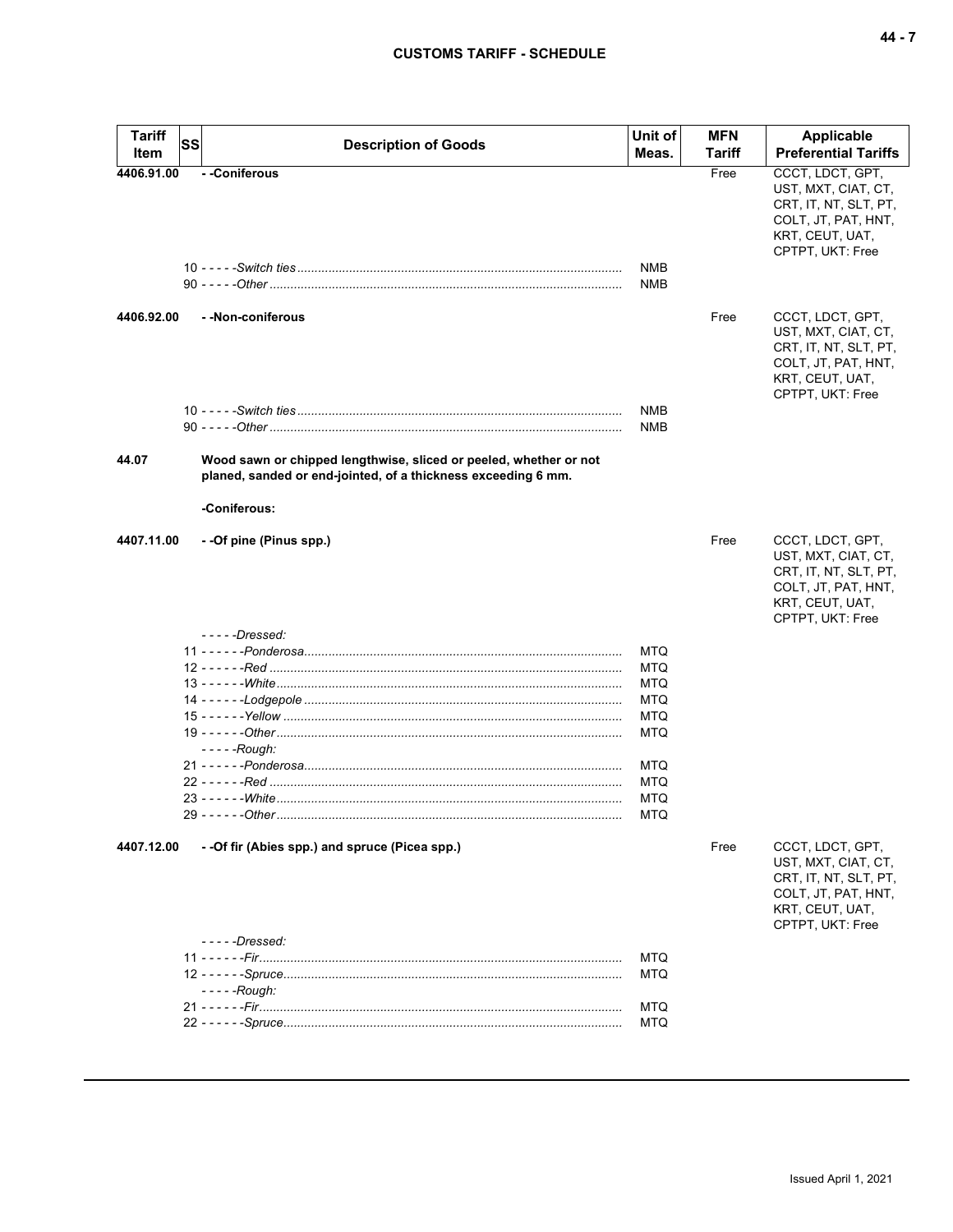| <b>Tariff</b> | <b>SS</b> | <b>Description of Goods</b>                                                                                                                                   | Unit of | <b>MFN</b> | Applicable<br><b>Preferential Tariffs</b>                                                                                      |
|---------------|-----------|---------------------------------------------------------------------------------------------------------------------------------------------------------------|---------|------------|--------------------------------------------------------------------------------------------------------------------------------|
| Item          |           |                                                                                                                                                               | Meas.   | Tariff     |                                                                                                                                |
| 4407.19.00    |           | - -Other                                                                                                                                                      |         | Free       | CCCT, LDCT, GPT,<br>UST, MXT, CIAT, CT,<br>CRT, IT, NT, SLT, PT,<br>COLT, JT, PAT, HNT,<br>KRT, CEUT, UAT,<br>CPTPT, UKT: Free |
|               |           | -----End-jointed, treated or combination species:                                                                                                             |         |            |                                                                                                                                |
|               |           |                                                                                                                                                               | MTQ     |            |                                                                                                                                |
|               |           | 12 ----- - - Other, treated with paint, stains, creosote or other preservatives                                                                               | MTQ     |            |                                                                                                                                |
|               |           |                                                                                                                                                               | MTQ     |            |                                                                                                                                |
|               |           | 14 ----- - Other, of Western hemlock and amabilis fir (Hem-Fir)<br>-----Other, dressed:                                                                       | MTQ     |            |                                                                                                                                |
|               |           |                                                                                                                                                               | MTQ     |            |                                                                                                                                |
|               |           |                                                                                                                                                               | MTQ     |            |                                                                                                                                |
|               |           |                                                                                                                                                               | MTQ     |            |                                                                                                                                |
|               |           |                                                                                                                                                               | MTQ     |            |                                                                                                                                |
|               |           |                                                                                                                                                               | MTQ     |            |                                                                                                                                |
|               |           |                                                                                                                                                               | MTQ     |            |                                                                                                                                |
|               |           | $---Other, rough:$                                                                                                                                            | MTQ     |            |                                                                                                                                |
|               |           | 91 - - - - - - Of Douglas-fir, having a minimum dimension less than 5.1 cm<br>92 - - - - - - Of Douglas-fir, having a minimum dimension of 5.1 cm or more but | MTQ     |            |                                                                                                                                |
|               |           |                                                                                                                                                               | MTQ     |            |                                                                                                                                |
|               |           | 93 - - - - - - Of Douglas-fir, having a minimum dimension of 12.7 cm or more                                                                                  | MTQ     |            |                                                                                                                                |
|               |           |                                                                                                                                                               | MTQ     |            |                                                                                                                                |
|               |           |                                                                                                                                                               | MTQ     |            |                                                                                                                                |
|               |           |                                                                                                                                                               | MTQ     |            |                                                                                                                                |
|               |           |                                                                                                                                                               | MTQ     |            |                                                                                                                                |
|               |           |                                                                                                                                                               | MTQ     |            |                                                                                                                                |
|               |           |                                                                                                                                                               | MTQ     |            |                                                                                                                                |
|               |           | -Of tropical wood:                                                                                                                                            |         |            |                                                                                                                                |
|               |           | 4407.21.00 00 - -Mahogany (Swietenia spp.)                                                                                                                    | MTQ     | Free       | CCCT, LDCT, GPT,<br>UST, MXT, CIAT, CT,<br>CRT, IT, NT, SLT, PT,<br>COLT, JT, PAT, HNT,<br>KRT, CEUT, UAT,<br>CPTPT, UKT: Free |
|               |           | 4407.22.00 00 - -Virola, Imbuia and Balsa                                                                                                                     | MTQ     | Free       | CCCT, LDCT, GPT,<br>UST, MXT, CIAT, CT,<br>CRT, IT, NT, SLT, PT,<br>COLT, JT, PAT, HNT,<br>KRT, CEUT, UAT,<br>CPTPT, UKT: Free |
|               |           | 4407.25.00 00 - -Dark Red Meranti, Light Red Meranti and Meranti Bakau                                                                                        | MTQ     | Free       | CCCT, LDCT, GPT,<br>UST, MXT, CIAT, CT,<br>CRT, IT, NT, SLT, PT,<br>COLT, JT, PAT, HNT,<br>KRT, CEUT, UAT,<br>CPTPT, UKT: Free |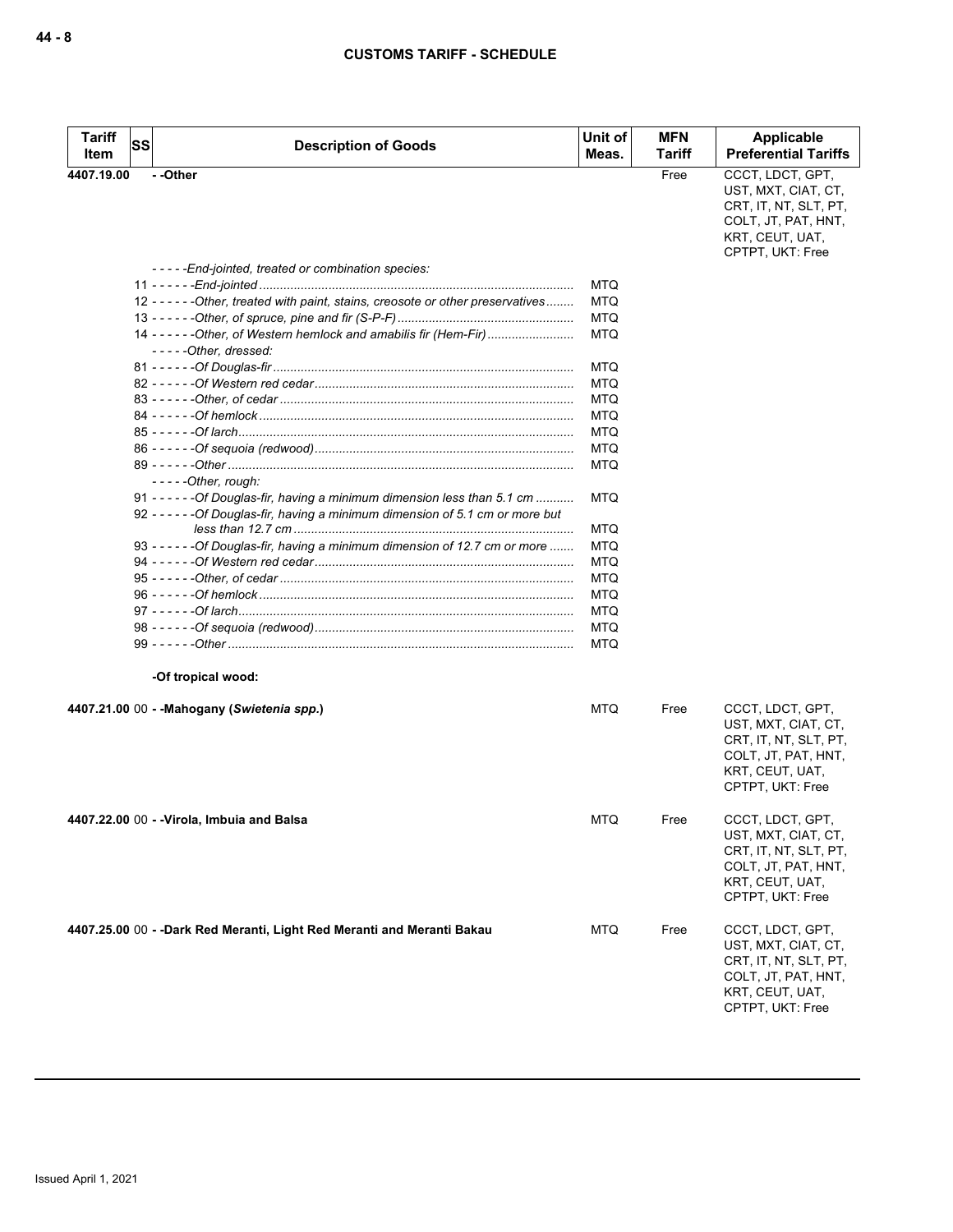| <b>Tariff</b><br>Item     | <b>SS</b> | <b>Description of Goods</b>                                                         | Unit of<br>Meas.         | <b>MFN</b><br><b>Tariff</b> | <b>Applicable</b><br><b>Preferential Tariffs</b>                                                                               |
|---------------------------|-----------|-------------------------------------------------------------------------------------|--------------------------|-----------------------------|--------------------------------------------------------------------------------------------------------------------------------|
|                           |           | 4407.26.00 00 - - White Lauan, White Meranti, White Seraya, Yellow Meranti and Alan | <b>MTQ</b>               | Free                        | CCCT, LDCT, GPT,<br>UST, MXT, CIAT, CT,<br>CRT, IT, NT, SLT, PT,<br>COLT, JT, PAT, HNT,<br>KRT, CEUT, UAT,<br>CPTPT, UKT: Free |
| 4407.27.00 00 - - Sapelli |           |                                                                                     | <b>MTQ</b>               | Free                        | CCCT, LDCT, GPT,<br>UST, MXT, CIAT, CT,<br>CRT, IT, NT, SLT, PT,<br>COLT, JT, PAT, HNT,<br>KRT, CEUT, UAT,<br>CPTPT, UKT: Free |
| 4407.28.00 00 - - Iroko   |           |                                                                                     | <b>MTQ</b>               | Free                        | CCCT, LDCT, GPT,<br>UST, MXT, CIAT, CT,<br>CRT, IT, NT, SLT, PT,<br>COLT, JT, PAT, HNT,<br>KRT, CEUT, UAT,<br>CPTPT, UKT: Free |
| 4407.29.00                |           | - -Other                                                                            |                          | Free                        | CCCT, LDCT, GPT,<br>UST, MXT, CIAT, CT,<br>CRT, IT, NT, SLT, PT,<br>COLT, JT, PAT, HNT,<br>KRT, CEUT, UAT,<br>CPTPT, UKT: Free |
|                           |           | -Other:                                                                             | <b>MTQ</b><br><b>MTQ</b> |                             |                                                                                                                                |
| 4407.91.00                |           | - -Of oak (Quercus spp.)<br>- - - - - Red oak:                                      |                          | Free                        | CCCT, LDCT, GPT,<br>UST, MXT, CIAT, CT,<br>CRT, IT, NT, SLT, PT,<br>COLT, JT, PAT, HNT,<br>KRT, CEUT, UAT,<br>CPTPT, UKT: Free |
|                           |           | - - - - - Other:                                                                    | MTQ<br><b>MTQ</b>        |                             |                                                                                                                                |
|                           |           |                                                                                     | <b>MTQ</b><br><b>MTQ</b> |                             |                                                                                                                                |
|                           |           | 4407.92.00 00 - - Of beech (Fagus spp.)                                             | <b>MTQ</b>               | Free                        | CCCT, LDCT, GPT,<br>UST, MXT, CIAT, CT,<br>CRT, IT, NT, SLT, PT,<br>COLT, JT, PAT, HNT,<br>KRT, CEUT, UAT,<br>CPTPT, UKT: Free |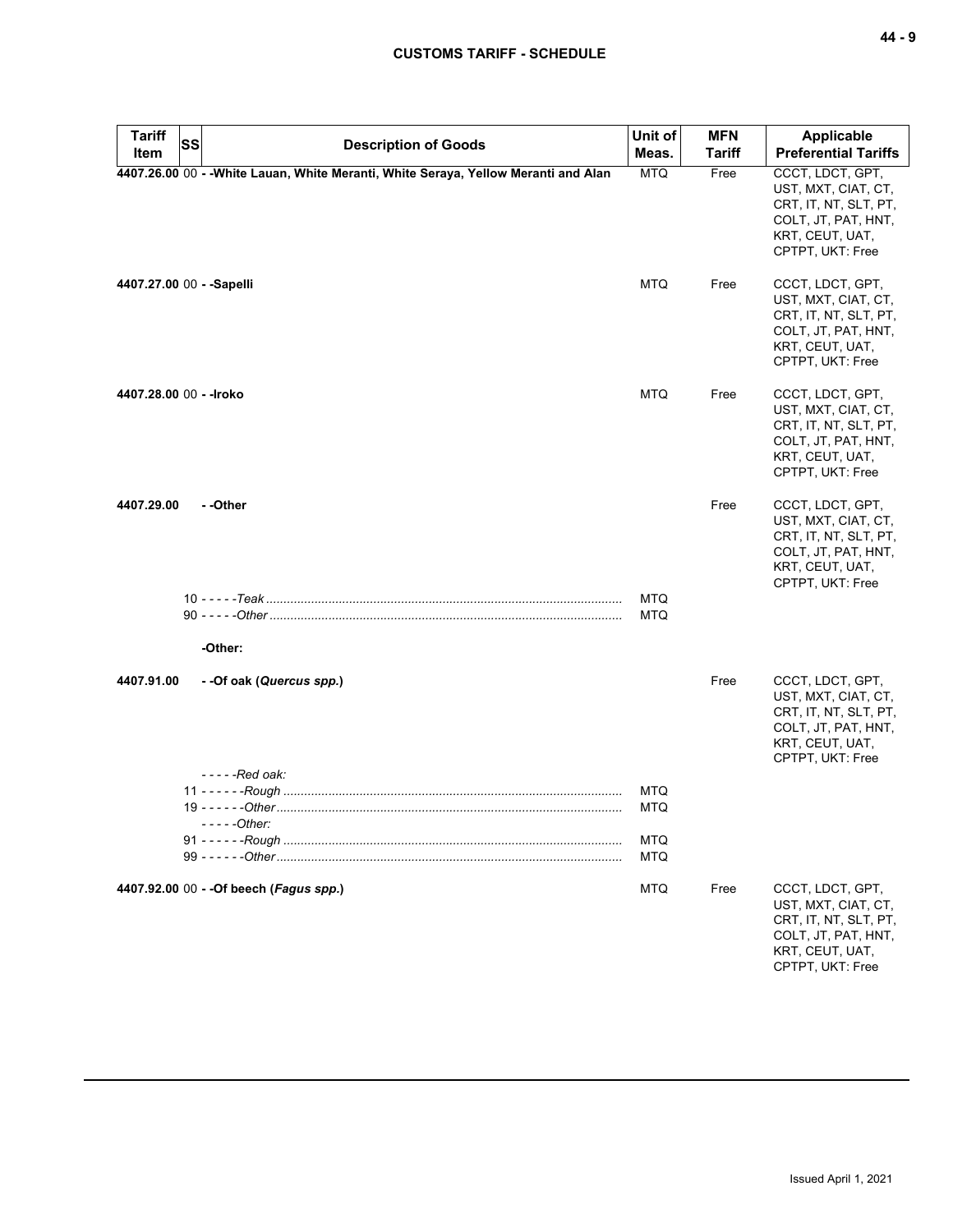| <b>Tariff</b> | <b>SS</b> | <b>Description of Goods</b>                                                                                                                                                                                                                                                | Unit of                  | <b>MFN</b>    | <b>Applicable</b>                                                                                                              |
|---------------|-----------|----------------------------------------------------------------------------------------------------------------------------------------------------------------------------------------------------------------------------------------------------------------------------|--------------------------|---------------|--------------------------------------------------------------------------------------------------------------------------------|
| Item          |           |                                                                                                                                                                                                                                                                            | Meas.                    | <b>Tariff</b> | <b>Preferential Tariffs</b>                                                                                                    |
| 4407.93.00    |           | - - Of maple (Acer spp.)                                                                                                                                                                                                                                                   | <b>MTQ</b><br><b>MTQ</b> | Free          | CCCT, LDCT, GPT,<br>UST, MXT, CIAT, CT,<br>CRT, IT, NT, SLT, PT,<br>COLT, JT, PAT, HNT,<br>KRT, CEUT, UAT,<br>CPTPT, UKT: Free |
|               |           | 4407.94.00 00 - - Of cherry ( <i>Prunus spp.</i> )                                                                                                                                                                                                                         | <b>MTQ</b>               | Free          | CCCT, LDCT, GPT,<br>UST, MXT, CIAT, CT,<br>CRT, IT, NT, SLT, PT,<br>COLT, JT, PAT, HNT,<br>KRT, CEUT, UAT,<br>CPTPT, UKT: Free |
|               |           | 4407.95.00 00 - - Of ash ( <i>Fraxinus spp.</i> )                                                                                                                                                                                                                          | <b>MTQ</b>               | Free          | CCCT, LDCT, GPT,<br>UST, MXT, CIAT, CT,<br>CRT, IT, NT, SLT, PT,<br>COLT, JT, PAT, HNT,<br>KRT, CEUT, UAT,<br>CPTPT, UKT: Free |
|               |           | 4407.96.00 00 - - Of birch (Betula spp.)                                                                                                                                                                                                                                   | <b>MTQ</b>               | Free          | CCCT, LDCT, GPT,<br>UST, MXT, CIAT, CT,<br>CRT, IT, NT, SLT, PT,<br>COLT, JT, PAT, HNT,<br>KRT, CEUT, UAT,<br>CPTPT, UKT: Free |
|               |           | $4407.97.00\ 00 - Of popular and aspen (Populus spp.)$                                                                                                                                                                                                                     | <b>MTQ</b>               | Free          | CCCT, LDCT, GPT,<br>UST, MXT, CIAT, CT,<br>CRT, IT, NT, SLT, PT,<br>COLT, JT, PAT, HNT,<br>KRT, CEUT, UAT,<br>CPTPT, UKT: Free |
| 4407.99.00    |           | - -Other                                                                                                                                                                                                                                                                   |                          | Free          | CCCT, LDCT, GPT,<br>UST, MXT, CIAT, CT,<br>CRT, IT, NT, SLT, PT,<br>COLT, JT, PAT, HNT,<br>KRT, CEUT, UAT,<br>CPTPT, UKT: Free |
|               |           |                                                                                                                                                                                                                                                                            | <b>MTQ</b>               |               |                                                                                                                                |
|               |           |                                                                                                                                                                                                                                                                            | <b>MTQ</b>               |               |                                                                                                                                |
|               |           |                                                                                                                                                                                                                                                                            | <b>MTQ</b><br>MTQ        |               |                                                                                                                                |
|               |           |                                                                                                                                                                                                                                                                            | MTQ                      |               |                                                                                                                                |
| 44.08         |           | Sheets for veneering (including those obtained by slicing laminated<br>wood), for plywood or for similar laminated wood and other wood, sawn<br>lengthwise, sliced or peeled, whether or not planed, sanded, spliced or<br>end-jointed, of a thickness not exceeding 6 mm. |                          |               |                                                                                                                                |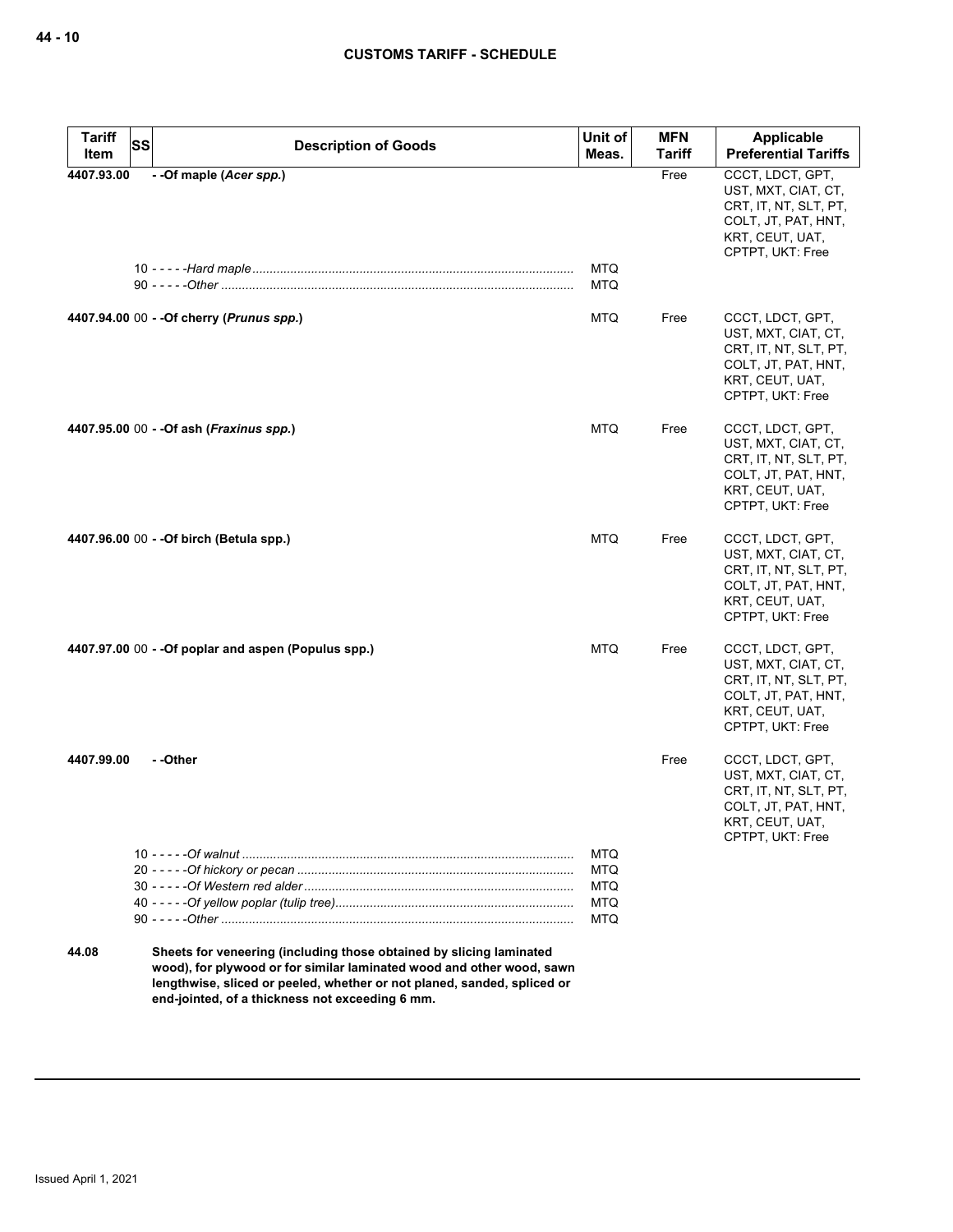| <b>Tariff</b> | SS | <b>Description of Goods</b>                                                                                                                                                                                                                                                        | Unit of    | <b>MFN</b> | Applicable                                                                                                                     |
|---------------|----|------------------------------------------------------------------------------------------------------------------------------------------------------------------------------------------------------------------------------------------------------------------------------------|------------|------------|--------------------------------------------------------------------------------------------------------------------------------|
| Item          |    |                                                                                                                                                                                                                                                                                    | Meas.      | Tariff     | <b>Preferential Tariffs</b>                                                                                                    |
|               |    | 4408.10.00 00 -Coniferous                                                                                                                                                                                                                                                          | <b>MTK</b> | Free       | CCCT, LDCT, GPT,<br>UST, MXT, CIAT, CT,<br>CRT, IT, NT, SLT, PT,<br>COLT, JT, PAT, HNT,<br>KRT, CEUT, UAT,<br>CPTPT, UKT: Free |
|               |    | -Of tropical wood:                                                                                                                                                                                                                                                                 |            |            |                                                                                                                                |
|               |    | 4408.31.00 00 - - Dark Red Meranti, Light Red Meranti and Meranti Bakau                                                                                                                                                                                                            | <b>MTK</b> | Free       | CCCT, LDCT, GPT,<br>UST, MXT, CIAT, CT,<br>CRT, IT, NT, SLT, PT,<br>COLT, JT, PAT, HNT,<br>KRT, CEUT, UAT,<br>CPTPT, UKT: Free |
| 4408.39.00    |    | - -Other                                                                                                                                                                                                                                                                           |            | Free       | CCCT, LDCT, GPT,<br>UST, MXT, CIAT, CT,<br>CRT, IT, NT, SLT, PT,<br>COLT, JT, PAT, HNT,<br>KRT, CEUT, UAT,<br>CPTPT, UKT: Free |
|               |    |                                                                                                                                                                                                                                                                                    | <b>MTK</b> |            |                                                                                                                                |
|               |    |                                                                                                                                                                                                                                                                                    | <b>MTK</b> |            |                                                                                                                                |
|               |    |                                                                                                                                                                                                                                                                                    | MTK        |            |                                                                                                                                |
| 4408.90.00    |    | -Other                                                                                                                                                                                                                                                                             | <b>MTK</b> | Free       | CCCT, LDCT, GPT,<br>UST, MXT, CIAT, CT,<br>CRT, IT, NT, SLT, PT,<br>COLT, JT, PAT, HNT,<br>KRT, CEUT, UAT,<br>CPTPT, UKT: Free |
|               |    |                                                                                                                                                                                                                                                                                    | <b>MTK</b> |            |                                                                                                                                |
|               |    |                                                                                                                                                                                                                                                                                    | MTK        |            |                                                                                                                                |
|               |    |                                                                                                                                                                                                                                                                                    | <b>MTK</b> |            |                                                                                                                                |
|               |    |                                                                                                                                                                                                                                                                                    | <b>MTK</b> |            |                                                                                                                                |
|               |    |                                                                                                                                                                                                                                                                                    | <b>MTK</b> |            |                                                                                                                                |
|               |    |                                                                                                                                                                                                                                                                                    | MTK        |            |                                                                                                                                |
|               |    |                                                                                                                                                                                                                                                                                    | MTK        |            |                                                                                                                                |
| 44.09         |    | Wood (including strips and friezes for parquet flooring, not assembled)<br>continuously shaped (tongued, grooved, rebated, champhered,<br>V-jointed, beaded, moulded, rounded or the like) along any of its edges,<br>ends or faces, whether or not planed, sanded or end-jointed. |            |            |                                                                                                                                |
| 4409.10.00    |    | -Coniferous                                                                                                                                                                                                                                                                        |            | Free       | CCCT, LDCT, GPT,                                                                                                               |
|               |    |                                                                                                                                                                                                                                                                                    |            |            | UST, MXT, CIAT, CT,<br>CRT, IT, NT, SLT, PT,<br>COLT, JT, PAT, HNT,<br>KRT, CEUT, UAT,<br>CPTPT, UKT: Free                     |
|               |    |                                                                                                                                                                                                                                                                                    | MTK        |            |                                                                                                                                |
|               |    | $--$ - - - Mouldings:                                                                                                                                                                                                                                                              |            |            |                                                                                                                                |
|               |    |                                                                                                                                                                                                                                                                                    | MTR        |            |                                                                                                                                |
|               |    |                                                                                                                                                                                                                                                                                    | <b>MTR</b> |            |                                                                                                                                |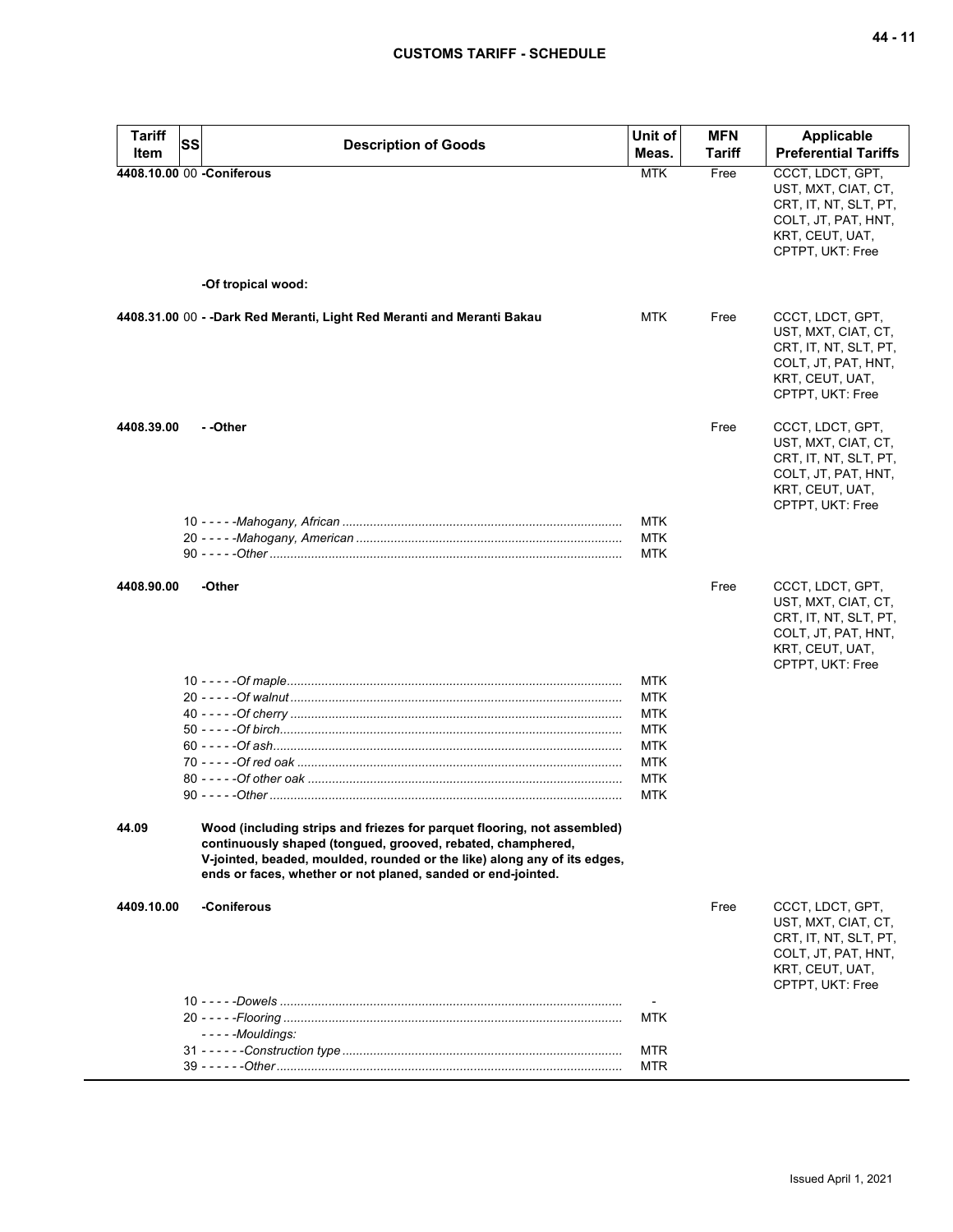| <b>Tariff</b><br>Item | SS | <b>Description of Goods</b>                                                                                                                                                                                     | Unit of<br>Meas. | <b>MFN</b><br><b>Tariff</b> | Applicable<br><b>Preferential Tariffs</b>                                                                                      |
|-----------------------|----|-----------------------------------------------------------------------------------------------------------------------------------------------------------------------------------------------------------------|------------------|-----------------------------|--------------------------------------------------------------------------------------------------------------------------------|
|                       |    |                                                                                                                                                                                                                 | <b>MTK</b>       |                             |                                                                                                                                |
|                       |    |                                                                                                                                                                                                                 | <b>MTQ</b>       |                             |                                                                                                                                |
|                       |    | -Non-coniferous:                                                                                                                                                                                                |                  |                             |                                                                                                                                |
|                       |    | 4409.21.00 00 - - Of bamboo                                                                                                                                                                                     | <b>MTQ</b>       | Free                        | CCCT, LDCT, GPT,<br>UST, MXT, CIAT, CT,<br>CRT, IT, NT, SLT, PT,<br>COLT, JT, PAT, HNT,<br>KRT, CEUT, UAT,<br>CPTPT, UKT: Free |
|                       |    | 4409.22.00 00 - - Of tropical wood                                                                                                                                                                              | <b>MTQ</b>       | Free                        | CCCT, LDCT, GPT,<br>UST, MXT, CIAT, CT,<br>CRT, IT, NT, SLT, PT,<br>COLT, JT, PAT, HNT,<br>KRT, CEUT, UAT,<br>CPTPT, UKT: Free |
| 4409.29               |    | - -Other                                                                                                                                                                                                        |                  |                             |                                                                                                                                |
|                       |    | 4409.29.10 00 - - - Flooring of oak (Quercus spp.)                                                                                                                                                              | <b>MTK</b>       | 3.5%                        | CCCT, LDCT, GPT,<br>UST, MXT, CIAT, CT,<br>CRT, IT, NT, SLT, PT,<br>COLT, JT, PAT, HNT,<br>KRT, CEUT, UAT,<br>CPTPT, UKT: Free |
| 4409.29.90            |    | $- -$ Other                                                                                                                                                                                                     |                  | Free                        | CCCT, LDCT, GPT,<br>UST, MXT, CIAT, CT,<br>CRT, IT, NT, SLT, PT,<br>COLT, JT, PAT, HNT,<br>KRT, CEUT, UAT,<br>CPTPT, UKT: Free |
|                       |    |                                                                                                                                                                                                                 | MTR              |                             |                                                                                                                                |
|                       |    | - - - - - Mouldings:                                                                                                                                                                                            | MTR              |                             |                                                                                                                                |
|                       |    |                                                                                                                                                                                                                 | <b>MTR</b>       |                             |                                                                                                                                |
|                       |    |                                                                                                                                                                                                                 | MTK              |                             |                                                                                                                                |
|                       |    | -----Flooring, excluding of oak:                                                                                                                                                                                |                  |                             |                                                                                                                                |
|                       |    |                                                                                                                                                                                                                 | MTK<br>MTK       |                             |                                                                                                                                |
|                       |    |                                                                                                                                                                                                                 | <b>MTQ</b>       |                             |                                                                                                                                |
| 44.10                 |    | Particle board, oriented strand board (OSB) and similar board (for<br>example, waferboard) of wood or other ligneous materials, whether or<br>not agglomerated with resins or other organic binding substances. |                  |                             |                                                                                                                                |
|                       |    | -Of wood:                                                                                                                                                                                                       |                  |                             |                                                                                                                                |
|                       |    | 4410.11.00 00 - - Particle board                                                                                                                                                                                | <b>MTQ</b>       | Free                        | CCCT, LDCT, GPT,<br>UST, MXT, CIAT, CT,<br>CRT, IT, NT, SLT, PT,<br>COLT, JT, PAT, HNT,<br>KRT, CEUT, UAT,<br>CPTPT, UKT: Free |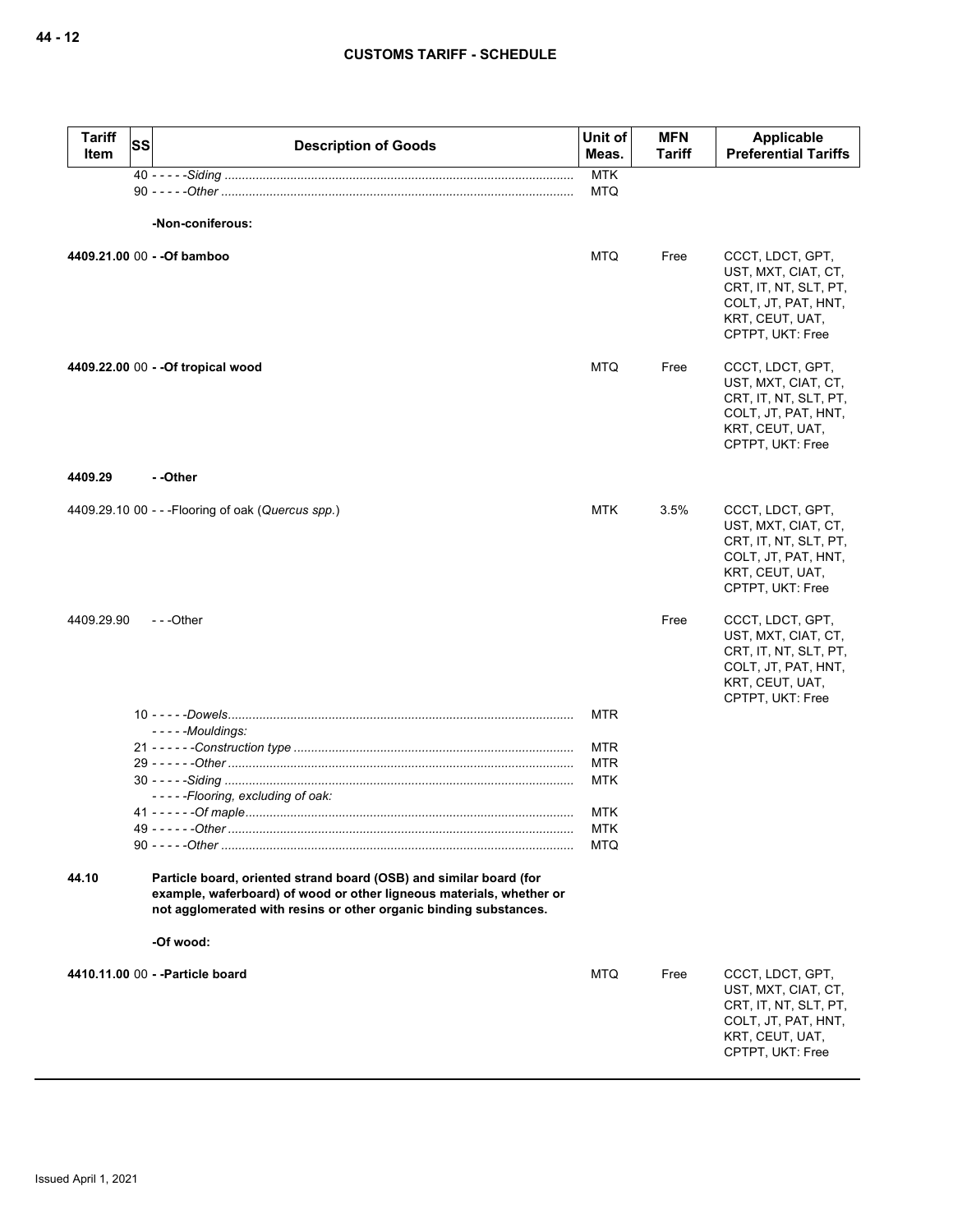| <b>Tariff</b><br>Item   | SS | <b>Description of Goods</b>                                                                                       | Unit of<br>Meas.                | <b>MFN</b><br><b>Tariff</b> | <b>Applicable</b><br><b>Preferential Tariffs</b>                                                                               |
|-------------------------|----|-------------------------------------------------------------------------------------------------------------------|---------------------------------|-----------------------------|--------------------------------------------------------------------------------------------------------------------------------|
|                         |    | 4410.12.00 00 - - Oriented strand board (OSB)                                                                     | <b>MTQ</b>                      | Free                        | CCCT, LDCT, GPT,<br>UST, MXT, CIAT, CT,<br>CRT, IT, NT, SLT, PT,<br>COLT, JT, PAT, HNT,<br>KRT, CEUT, UAT,<br>CPTPT, UKT: Free |
| 4410.19.00 00 - - Other |    |                                                                                                                   | MTQ                             | Free                        | CCCT, LDCT, GPT,<br>UST, MXT, CIAT, CT,<br>CRT, IT, NT, SLT, PT,<br>COLT, JT, PAT, HNT,<br>KRT, CEUT, UAT,<br>CPTPT, UKT: Free |
| 4410.90.00 00 - Other   |    |                                                                                                                   | MTQ                             | Free                        | CCCT, LDCT, GPT,<br>UST, MXT, CIAT, CT,<br>CRT, IT, NT, SLT, PT,<br>COLT, JT, PAT, HNT,<br>KRT, CEUT, UAT,<br>CPTPT, UKT: Free |
| 44.11                   |    | Fibreboard of wood or other ligneous materials, whether or not bonded<br>with resins or other organic substances. |                                 |                             |                                                                                                                                |
|                         |    | -Medium density fibreboard (MDF):                                                                                 |                                 |                             |                                                                                                                                |
| 4411.12.00              |    | --Of a thickness not exceeding 5 mm                                                                               |                                 | Free                        | CCCT, LDCT, GPT,<br>UST, MXT, CIAT, CT,<br>CRT, IT, NT, SLT, PT,<br>COLT, JT, PAT, HNT,<br>KRT, CEUT, UAT,<br>CPTPT, UKT: Free |
|                         |    |                                                                                                                   | KGM<br><b>KGM</b>               |                             |                                                                                                                                |
| 4411.13.00              |    | - - Of a thickness exceeding 5 mm but not exceeding 9 mm                                                          |                                 | Free                        | CCCT, LDCT, GPT,<br>UST, MXT, CIAT, CT,<br>CRT, IT, NT, SLT, PT,<br>COLT, JT, PAT, HNT,<br>KRT, CEUT, UAT,<br>CPTPT, UKT: Free |
|                         |    |                                                                                                                   | KGM<br><b>MTK</b><br><b>KGM</b> |                             |                                                                                                                                |
| 4411.14.00              |    | - - Of a thickness exceeding 9 mm                                                                                 |                                 | Free                        | CCCT, LDCT, GPT,<br>UST, MXT, CIAT, CT,<br>CRT, IT, NT, SLT, PT,<br>COLT, JT, PAT, HNT,<br>KRT, CEUT, UAT,<br>CPTPT, UKT: Free |
|                         |    |                                                                                                                   | KGM<br>MTK<br>KGM               |                             |                                                                                                                                |
|                         |    | -Other:                                                                                                           |                                 |                             |                                                                                                                                |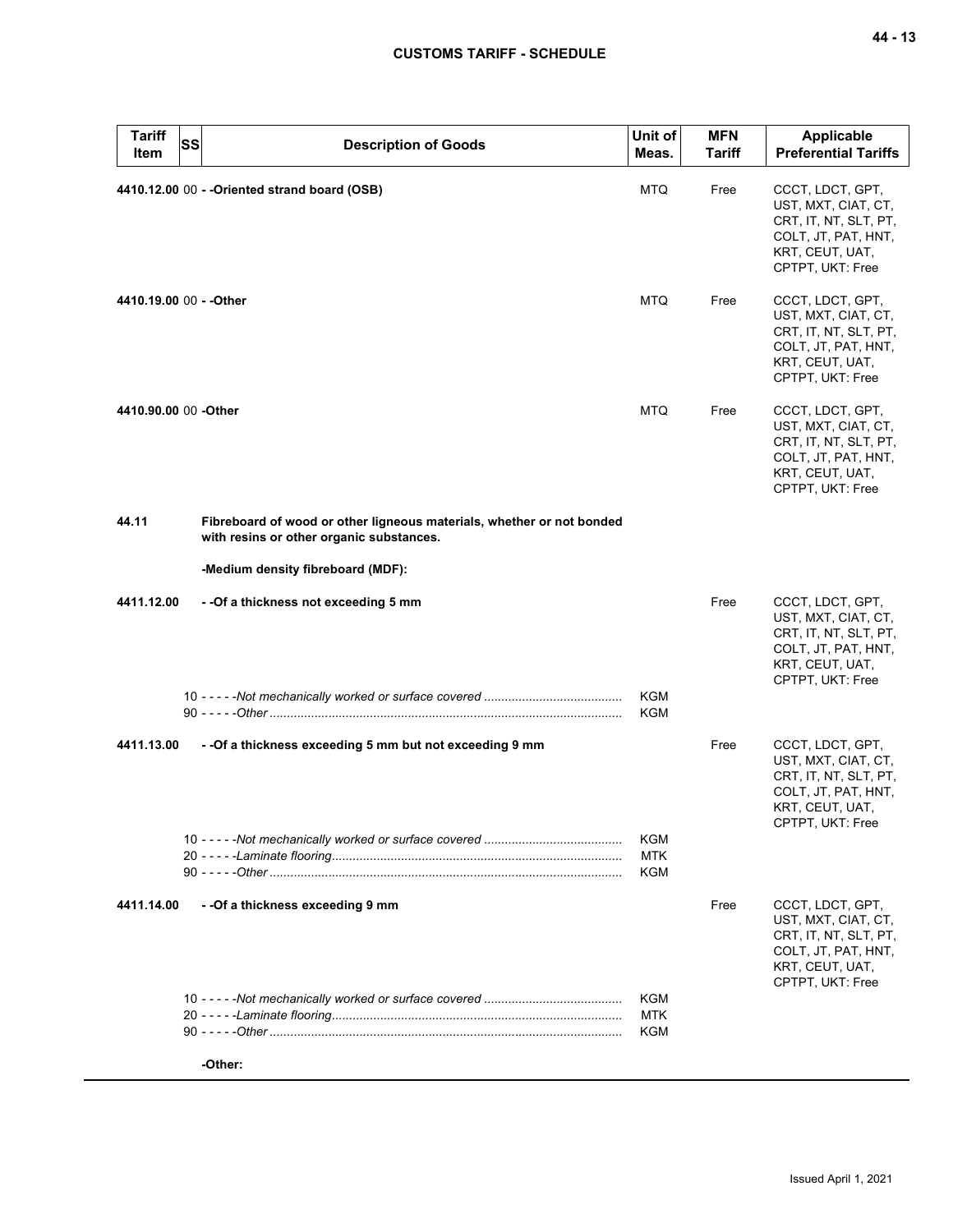| <b>Tariff</b><br>Item | <b>SS</b> | <b>Description of Goods</b>                                                                                                                                                                                                           | Unit of<br>Meas.         | <b>MFN</b><br>Tariff | Applicable<br><b>Preferential Tariffs</b>                                                                                      |
|-----------------------|-----------|---------------------------------------------------------------------------------------------------------------------------------------------------------------------------------------------------------------------------------------|--------------------------|----------------------|--------------------------------------------------------------------------------------------------------------------------------|
| 4411.92               |           | - - Of a density exceeding 0.8 g/cm <sup>3</sup>                                                                                                                                                                                      |                          |                      |                                                                                                                                |
|                       |           | 4411.92.10 00 - - - Not mechanically worked or surface covered;<br>Resin impregnated, containing 17% or more by weight of phenol-<br>formaldehyde resin, for use in the manufacture of overlaid plywood or<br>overlaid particle board | <b>KGM</b>               | Free                 | CCCT, LDCT, GPT,<br>UST, MXT, CIAT, CT,<br>CRT, IT, NT, SLT, PT,<br>COLT, JT, PAT, HNT,<br>KRT, CEUT, UAT,<br>CPTPT, UKT: Free |
| 4411.92.90            |           | $- -$ Other                                                                                                                                                                                                                           |                          | 6%                   | CCCT, LDCT, GPT,<br>UST, MXT, CIAT, CT,<br>CRT, IT, NT, SLT, PT,<br>COLT, JT, PAT, HNT,<br>KRT, CEUT, UAT,<br>CPTPT, UKT: Free |
|                       |           |                                                                                                                                                                                                                                       | <b>KGM</b>               |                      |                                                                                                                                |
|                       |           |                                                                                                                                                                                                                                       | <b>MTK</b><br>KGM        |                      |                                                                                                                                |
|                       |           |                                                                                                                                                                                                                                       |                          |                      |                                                                                                                                |
| 4411.93.00            |           | - -Of a density exceeding 0.5 g/cm <sup>3</sup> but not exceeding 0.8 g/cm <sup>3</sup>                                                                                                                                               |                          | Free                 | CCCT, LDCT, GPT,<br>UST, MXT, CIAT, CT,<br>CRT, IT, NT, SLT, PT,<br>COLT, JT, PAT, HNT,<br>KRT, CEUT, UAT,<br>CPTPT, UKT: Free |
|                       |           |                                                                                                                                                                                                                                       | <b>KGM</b><br><b>KGM</b> |                      |                                                                                                                                |
|                       |           | 4411.94.00 00 - - Of a density not exceeding 0.5 g/cm <sup>3</sup>                                                                                                                                                                    | <b>KGM</b>               | Free                 | CCCT, LDCT, GPT,<br>UST, MXT, CIAT, CT,<br>CRT, IT, NT, SLT, PT,<br>COLT, JT, PAT, HNT,<br>KRT, CEUT, UAT,<br>CPTPT, UKT: Free |
| 44.12                 |           | Plywood, veneered panels and similar laminated wood.                                                                                                                                                                                  |                          |                      |                                                                                                                                |
|                       |           |                                                                                                                                                                                                                                       |                          |                      |                                                                                                                                |
|                       |           | 4412.10.00 00 -Of bamboo                                                                                                                                                                                                              | <b>MTQ</b>               | Free                 | CCCT, LDCT, GPT,<br>UST, MXT, CIAT, CT,<br>CRT, IT, NT, SLT, PT,<br>COLT, JT, PAT, HNT,<br>KRT, CEUT, UAT,<br>CPTPT, UKT: Free |
|                       |           | -Other plywood, consisting solely of sheets of wood (other than<br>bamboo), each ply not exceeding 6 mm thickness:                                                                                                                    |                          |                      |                                                                                                                                |
|                       |           | 4412.31.00 00 - - With at least one outer ply of tropical wood                                                                                                                                                                        | MTQ                      | Free                 | CCCT, LDCT, GPT,<br>UST, MXT, CIAT, CT,<br>CRT, IT, NT, SLT, PT,<br>COLT, JT, PAT, HNT,<br>KRT, CEUT, UAT,<br>CPTPT, UKT: Free |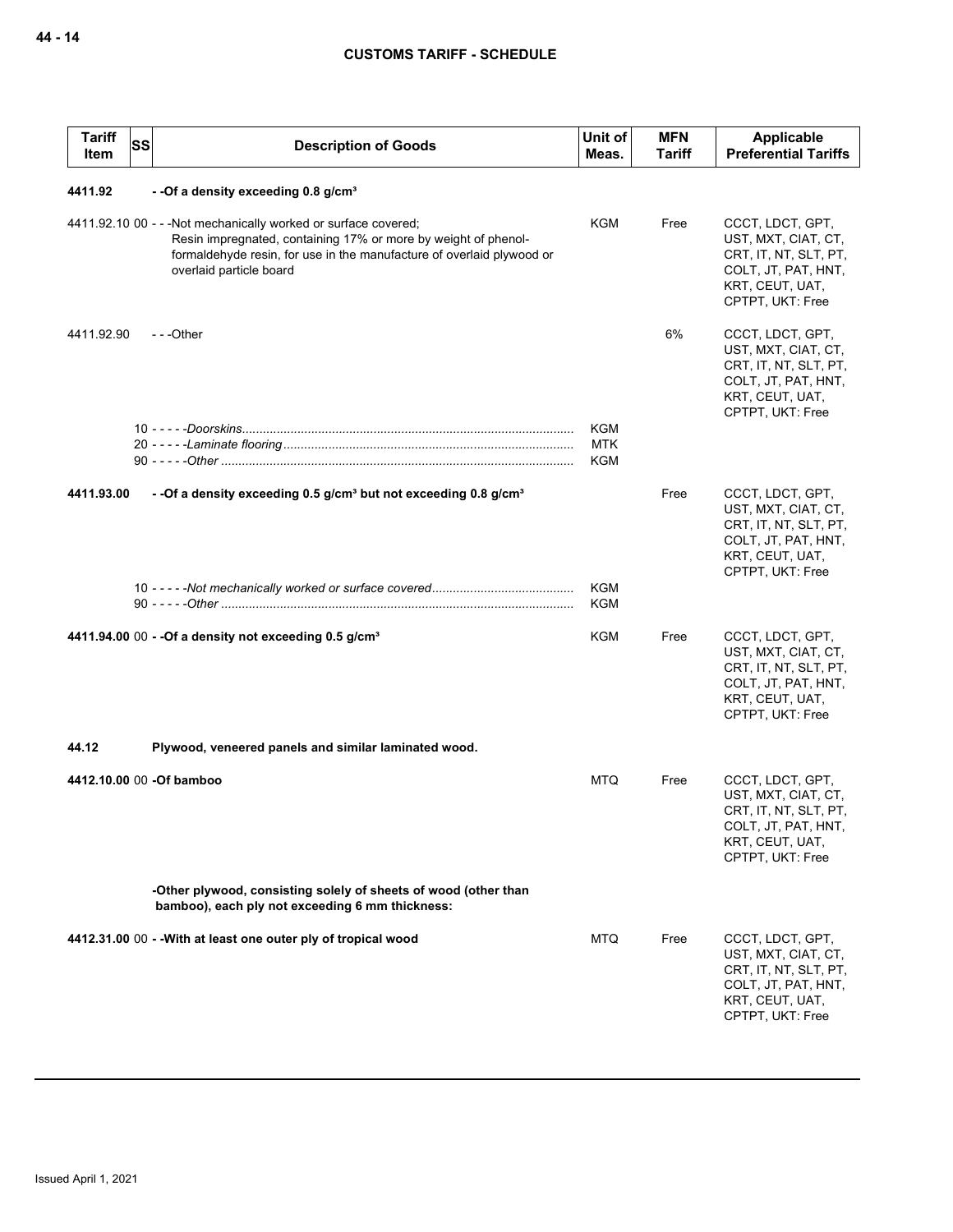| <b>Tariff</b><br>Item | <b>SS</b> | <b>Description of Goods</b>                                                                                                                                                                                                                                                                                                                                                                                                                                                                                                                     | Unit of<br>Meas.                                     | <b>MFN</b><br><b>Tariff</b> | Applicable<br><b>Preferential Tariffs</b>                                                                                      |
|-----------------------|-----------|-------------------------------------------------------------------------------------------------------------------------------------------------------------------------------------------------------------------------------------------------------------------------------------------------------------------------------------------------------------------------------------------------------------------------------------------------------------------------------------------------------------------------------------------------|------------------------------------------------------|-----------------------------|--------------------------------------------------------------------------------------------------------------------------------|
| 4412.33.00            |           | - - Other, with at least one outer ply of non-coniferous wood of the<br>species alder (Alnus spp.), ash (Fraxinus spp.), beech (Fagus spp.),<br>birch (Betula spp.), cherry (Prunus spp.), chestnut (Castanea spp.),<br>elm (Ulmus spp.), eucalyptus (Eucalyptus spp.), hickory (Carya spp.),<br>horse chestnut (Aesculus spp.), lime (Tilia spp.), maple (Acer spp.),<br>oak (Quercus spp.), plane tree (Platanus spp.), poplar and aspen<br>(Populus spp.), robinia (Robinia spp.), tulipwood (Liriodendron spp.)<br>or walnut (Juglans spp.) |                                                      | Free                        | CCCT, LDCT, GPT,<br>UST, MXT, CIAT, CT,<br>CRT, IT, NT, SLT, PT,<br>COLT, JT, PAT, HNT,<br>KRT, CEUT, UAT,<br>CPTPT, UKT: Free |
|                       |           |                                                                                                                                                                                                                                                                                                                                                                                                                                                                                                                                                 | <b>MTQ</b>                                           |                             |                                                                                                                                |
|                       |           |                                                                                                                                                                                                                                                                                                                                                                                                                                                                                                                                                 | <b>MTQ</b>                                           |                             |                                                                                                                                |
|                       |           |                                                                                                                                                                                                                                                                                                                                                                                                                                                                                                                                                 | <b>MTQ</b>                                           |                             |                                                                                                                                |
|                       |           |                                                                                                                                                                                                                                                                                                                                                                                                                                                                                                                                                 | MTQ                                                  |                             |                                                                                                                                |
|                       |           | 4412.34.00 00 - - Other, with at least one outer ply of non-coniferous wood not specified<br>under subheading 4412.33                                                                                                                                                                                                                                                                                                                                                                                                                           | <b>MTQ</b>                                           | Free                        | CCCT, LDCT, GPT,<br>UST, MXT, CIAT, CT,<br>CRT, IT, NT, SLT, PT,<br>COLT, JT, PAT, HNT,<br>KRT, CEUT, UAT,<br>CPTPT, UKT: Free |
| 4412.39.00            |           | - - Other, with both outer plies of coniferous wood                                                                                                                                                                                                                                                                                                                                                                                                                                                                                             |                                                      | Free                        | CCCT, LDCT, GPT,<br>UST, MXT, CIAT, CT,<br>CRT, IT, NT, SLT, PT,<br>COLT, JT, PAT, HNT,<br>KRT, CEUT, UAT,<br>CPTPT, UKT: Free |
|                       |           | -----With at least one outer ply of Douglas-fir:                                                                                                                                                                                                                                                                                                                                                                                                                                                                                                | <b>MTQ</b>                                           |                             |                                                                                                                                |
|                       |           | 22 - - - - - - Of a total thickness exceeding 9.5 mm but not exceeding 15.875 mm                                                                                                                                                                                                                                                                                                                                                                                                                                                                | <b>MTQ</b><br><b>MTQ</b><br><b>MTQ</b><br><b>MTQ</b> |                             |                                                                                                                                |
|                       |           | -Other:                                                                                                                                                                                                                                                                                                                                                                                                                                                                                                                                         |                                                      |                             |                                                                                                                                |
|                       |           | 4412.94.00 00 - - Blockboard, laminboard and battenboard                                                                                                                                                                                                                                                                                                                                                                                                                                                                                        | <b>MTQ</b>                                           | Free                        | CCCT, LDCT, GPT,<br>UST, MXT, CIAT, CT,<br>CRT, IT, NT, SLT, PT,<br>COLT, JT, PAT, HNT,<br>KRT, CEUT, UAT,<br>CPTPT, UKT: Free |
| 4412.99               |           | - -Other                                                                                                                                                                                                                                                                                                                                                                                                                                                                                                                                        |                                                      |                             |                                                                                                                                |
|                       |           | 4412.99.10 00 - - - Containing at least one layer of particle board;<br>Plywood core boards or wood block core boards, mahogany-veneered, for<br>use in the manufacture of door jambs                                                                                                                                                                                                                                                                                                                                                           | MTQ.                                                 | Free                        | CCCT, LDCT, GPT,<br>UST, MXT, CIAT, CT,<br>CRT, IT, NT, SLT, PT,<br>COLT, JT, PAT, HNT,<br>KRT, CEUT, UAT,<br>CPTPT, UKT: Free |
| 4412.99.90            |           | $- -$ Other                                                                                                                                                                                                                                                                                                                                                                                                                                                                                                                                     |                                                      | Free                        | CCCT, LDCT, GPT,<br>UST, MXT, CIAT, CT,<br>CRT, IT, NT, SLT, PT,<br>COLT, JT, PAT, HNT,<br>KRT, CEUT, UAT,<br>CPTPT, UKT: Free |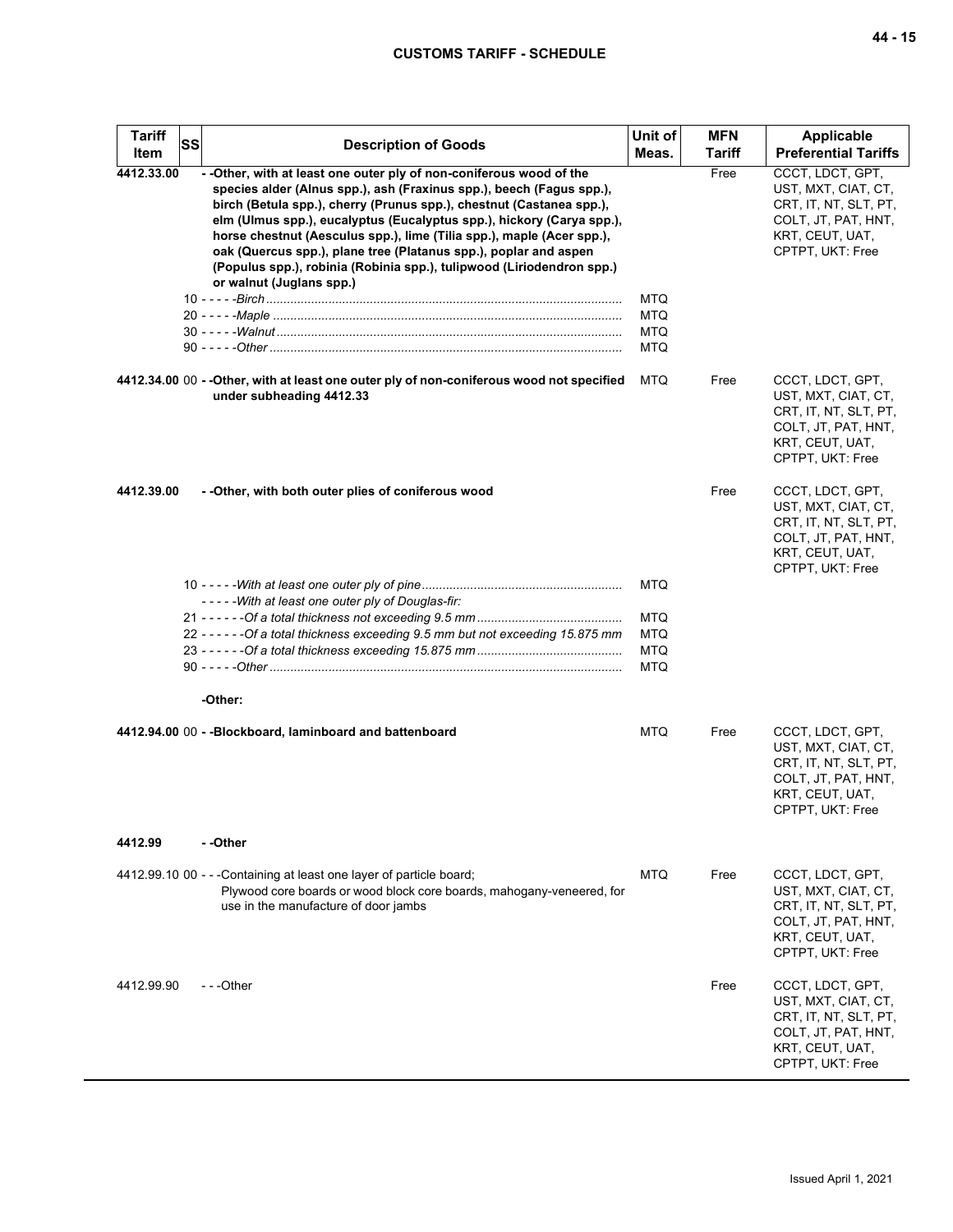| <b>Tariff</b><br>Item     | <b>SS</b> | <b>Description of Goods</b>                                                                                                                                                                           | Unit of<br>Meas. | <b>MFN</b><br><b>Tariff</b> | Applicable<br><b>Preferential Tariffs</b>                                                                                            |
|---------------------------|-----------|-------------------------------------------------------------------------------------------------------------------------------------------------------------------------------------------------------|------------------|-----------------------------|--------------------------------------------------------------------------------------------------------------------------------------|
|                           |           |                                                                                                                                                                                                       | <b>MTQ</b>       |                             |                                                                                                                                      |
|                           |           |                                                                                                                                                                                                       | <b>MTQ</b>       |                             |                                                                                                                                      |
|                           |           |                                                                                                                                                                                                       | <b>MTQ</b>       |                             |                                                                                                                                      |
|                           |           | 4413.00.00 00 Densified wood, in blocks, plates, strips or profile shapes.                                                                                                                            | KGM              | Free                        | CCCT, LDCT, GPT,<br>UST, MXT, CIAT, CT,<br>CRT, IT, NT, SLT, PT,<br>COLT, JT, PAT, HNT,<br>KRT, CEUT, UAT,<br>CPTPT, UKT: Free       |
| 4414.00.00                |           | Wooden frames for paintings, photographs, mirrors or similar objects.                                                                                                                                 |                  | 6%                          | CCCT, LDCT, UST,<br>MXT, CIAT, CT, CRT,<br>IT, NT, SLT, PT, COLT,<br>JT, PAT, HNT, KRT,<br>CEUT, UAT, CPTPT,<br>UKT: Free<br>GPT: 3% |
|                           |           |                                                                                                                                                                                                       | <b>NMB</b>       |                             |                                                                                                                                      |
|                           |           |                                                                                                                                                                                                       | <b>NMB</b>       |                             |                                                                                                                                      |
| 44.15                     |           | Packing cases, boxes, crates, drums and similar packings, of wood;<br>cable-drums of wood; pallets, box pallets and other load boards, of<br>wood; pallet collars of wood.                            |                  |                             |                                                                                                                                      |
| 4415.10                   |           | -Cases, boxes, crates, drums and similar packings; cable-drums                                                                                                                                        |                  |                             |                                                                                                                                      |
|                           |           | 4415.10.10 00 - - - Reusable containers, specially designed to be employed in the<br>transportation of motor vehicle components which are free of customs<br>duties, presented with the goods therein | <b>NMB</b>       | Free                        | CCCT, LDCT, GPT,<br>UST, MXT, CIAT, CT,<br>CRT, IT, NT, SLT, PT,<br>COLT, JT, PAT, HNT,<br>KRT, CEUT, UAT,<br>CPTPT, UKT: Free       |
| 4415.10.80                |           | ---Other cases, boxes and crates                                                                                                                                                                      |                  | 9.5%                        | CCCT, LDCT, UST,<br>MXT, CIAT, CT, CRT,<br>IT, NT, SLT, PT, COLT,<br>JT, PAT, HNT, KRT,<br>CEUT, UAT, CPTPT,<br>UKT: Free<br>GPT: 5% |
|                           |           |                                                                                                                                                                                                       | <b>NMB</b>       |                             |                                                                                                                                      |
|                           |           |                                                                                                                                                                                                       | <b>NMB</b>       |                             |                                                                                                                                      |
| 4415.10.90 00 - - - Other |           |                                                                                                                                                                                                       | <b>NMB</b>       | 6%                          | CCCT, LDCT, UST,<br>MXT, CIAT, CT, CRT,<br>IT, NT, SLT, PT, COLT,<br>JT, PAT, HNT, KRT,<br>CEUT, UAT, CPTPT,<br>UKT: Free<br>GPT: 3% |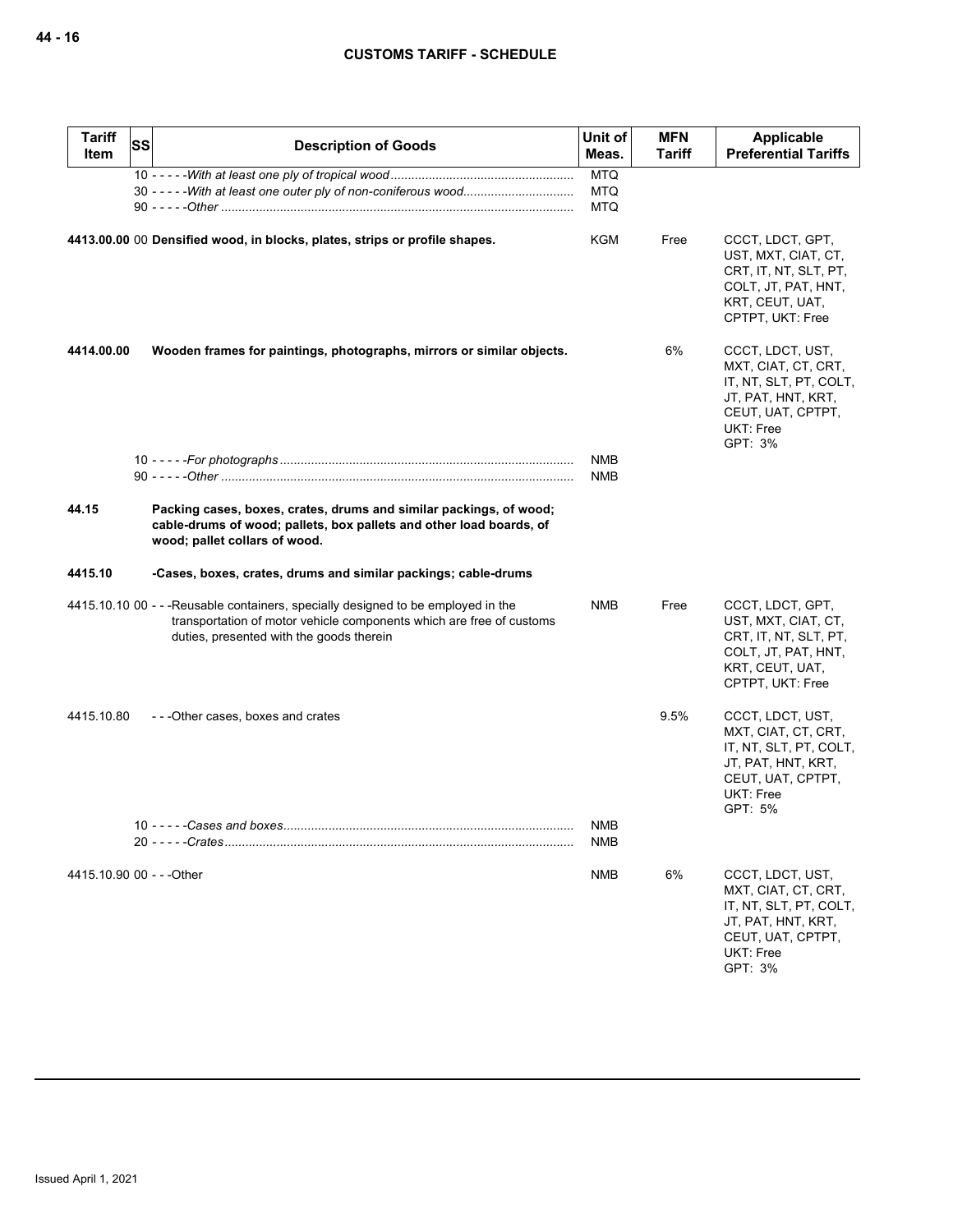| <b>Tariff</b><br><b>SS</b><br>Item | <b>Description of Goods</b>                                                                                                                                                                                        | Unit of<br>Meas. | <b>MFN</b><br>Tariff | <b>Applicable</b><br><b>Preferential Tariffs</b>                                                                               |
|------------------------------------|--------------------------------------------------------------------------------------------------------------------------------------------------------------------------------------------------------------------|------------------|----------------------|--------------------------------------------------------------------------------------------------------------------------------|
|                                    | 4415.20.00 00 -Pallets, box pallets and other load boards; pallet collars                                                                                                                                          | <b>NMB</b>       | Free                 | CCCT, LDCT, GPT,<br>UST, MXT, CIAT, CT,<br>CRT, IT, NT, SLT, PT,<br>COLT, JT, PAT, HNT,<br>KRT, CEUT, UAT,<br>CPTPT, UKT: Free |
| 4416.00.00                         | Casks, barrels, vats, tubs and other coopers' products and parts thereof,<br>of wood, including staves.                                                                                                            |                  | Free                 | CCCT, LDCT, GPT,<br>UST, MXT, CIAT, CT,<br>CRT, IT, NT, SLT, PT,<br>COLT, JT, PAT, HNT,<br>KRT, CEUT, UAT,<br>CPTPT, UKT: Free |
|                                    |                                                                                                                                                                                                                    | NMB              |                      |                                                                                                                                |
| 4417.00                            | Tools, tool bodies, tool handles, broom or brush bodies and handles, of<br>wood; boot or shoe lasts and trees, of wood.                                                                                            |                  |                      |                                                                                                                                |
|                                    | 4417.00.10 00 - - - Handles for axes, spades, hand shovels, hand hoes, hand rakes and hand<br>forks, not further manufactured than turned;<br>Handles for brushes, brooms or mops;<br>Handles for scythes (snaths) | <b>NMB</b>       | Free                 | CCCT, LDCT, GPT,<br>UST, MXT, CIAT, CT,<br>CRT, IT, NT, SLT, PT,<br>COLT, JT, PAT, HNT,<br>KRT, CEUT, UAT,<br>CPTPT, UKT: Free |
| 4417.00.90 00 - - - Other          |                                                                                                                                                                                                                    |                  | 6%                   | CCCT, LDCT, GPT,<br>UST, MXT, CIAT, CT,<br>CRT, IT, NT, SLT, PT,<br>COLT, JT, PAT, HNT,<br>KRT, CEUT, UAT,<br>CPTPT, UKT: Free |
| 44.18                              | Builders' joinery and carpentry of wood, including cellular wood panels,<br>assembled flooring panels, shingles and shakes.                                                                                        |                  |                      |                                                                                                                                |
| 4418.10                            | -Windows, French-windows and their frames                                                                                                                                                                          |                  |                      |                                                                                                                                |
|                                    | 4418.10.10 00 - - - Window frames                                                                                                                                                                                  | <b>NMB</b>       | 6%                   | CCCT, LDCT, GPT,<br>UST, MXT, CIAT, CT,<br>CRT, IT, NT, SLT, PT,<br>COLT, JT, PAT, HNT,<br>KRT, CEUT, UAT,<br>CPTPT, UKT: Free |
| 4418.10.90 00 - - - Other          |                                                                                                                                                                                                                    | NMB              | 8%                   | CCCT, LDCT, GPT,<br>UST, MXT, CIAT, CT,<br>CRT, IT, NT, SLT, PT,<br>COLT, JT, PAT, HNT,<br>KRT, CEUT, UAT,<br>CPTPT, UKT: Free |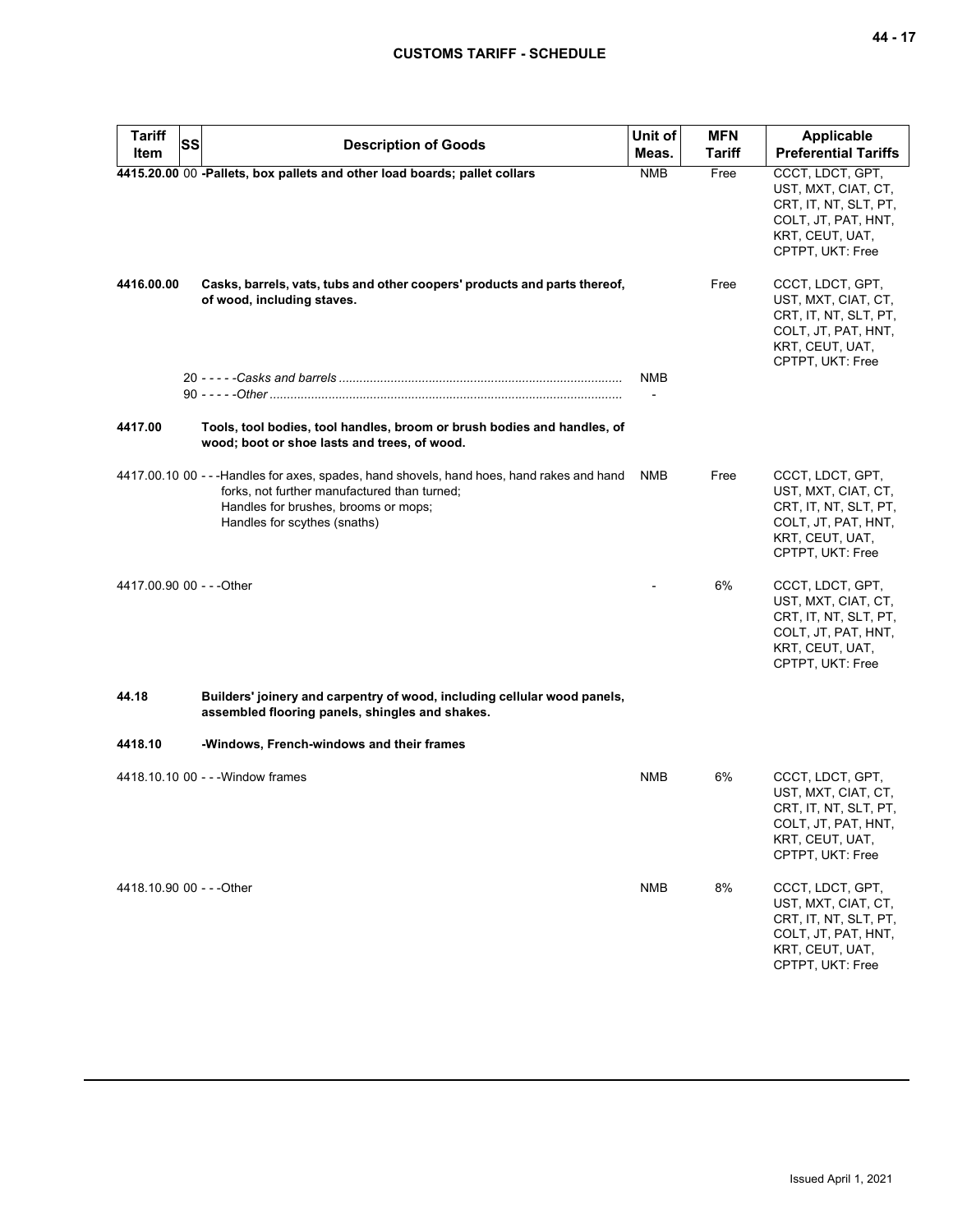| <b>Tariff</b><br><b>SS</b><br>Item | <b>Description of Goods</b>                                                       | Unit of<br>Meas.                              | <b>MFN</b><br>Tariff | Applicable<br><b>Preferential Tariffs</b>                                                                                      |
|------------------------------------|-----------------------------------------------------------------------------------|-----------------------------------------------|----------------------|--------------------------------------------------------------------------------------------------------------------------------|
| 4418.20.00                         | -Doors and their frames and thresholds                                            |                                               | Free                 | CCCT, LDCT, GPT,<br>UST, MXT, CIAT, CT,<br>CRT, IT, NT, SLT, PT,<br>COLT, JT, PAT, HNT,<br>KRT, CEUT, UAT,<br>CPTPT, UKT: Free |
|                                    | - - - - -Doors:                                                                   | <b>NMB</b><br>NMB<br><b>NMB</b><br><b>NMB</b> |                      |                                                                                                                                |
|                                    | 4418.40.00 00 -Shuttering for concrete constructional work                        |                                               | 6%                   | CCCT, LDCT, GPT,<br>UST, MXT, CIAT, CT,<br>CRT, IT, NT, SLT, PT,<br>COLT, JT, PAT, HNT,<br>KRT, CEUT, UAT,<br>CPTPT, UKT: Free |
| 4418.50.00                         | -Shingles and shakes                                                              | <b>MTK</b>                                    | Free                 | CCCT, LDCT, GPT,<br>UST, MXT, CIAT, CT,<br>CRT, IT, NT, SLT, PT,<br>COLT, JT, PAT, HNT,<br>KRT, CEUT, UAT,<br>CPTPT, UKT: Free |
|                                    |                                                                                   | <b>MTK</b>                                    |                      |                                                                                                                                |
|                                    | 4418.60.00 00 - Posts and beams                                                   |                                               | 3%                   | CCCT, LDCT, GPT,<br>UST, MXT, CIAT, CT,<br>CRT, IT, NT, SLT, PT,<br>COLT, JT, PAT, HNT,<br>KRT, CEUT, UAT,<br>CPTPT, UKT: Free |
|                                    | -Assembled flooring panels:                                                       |                                               |                      |                                                                                                                                |
|                                    | 4418.73.00 00 - - Of bamboo or with at least the top layer (wear layer) of bamboo | MTK                                           | 3%                   | CCCT, LDCT, GPT,<br>UST, MXT, CIAT, CT,<br>CRT, IT, NT, SLT, PT,<br>COLT, JT, PAT, HNT,<br>KRT, CEUT, UAT,<br>CPTPT, UKT: Free |
|                                    | 4418.74.00 00 - - Other, for mosaic floors                                        | <b>MTK</b>                                    | 3%                   | CCCT, LDCT, GPT,<br>UST, MXT, CIAT, CT,<br>CRT, IT, NT, SLT, PT,<br>COLT, JT, PAT, HNT,<br>KRT, CEUT, UAT,<br>CPTPT, UKT: Free |
| 4418.75.00                         | - - Other, multilayer                                                             |                                               | 3%                   | CCCT, LDCT, GPT,<br>UST, MXT, CIAT, CT,<br>CRT, IT, NT, SLT, PT,<br>COLT, JT, PAT, HNT,<br>KRT, CEUT, UAT,<br>CPTPT, UKT: Free |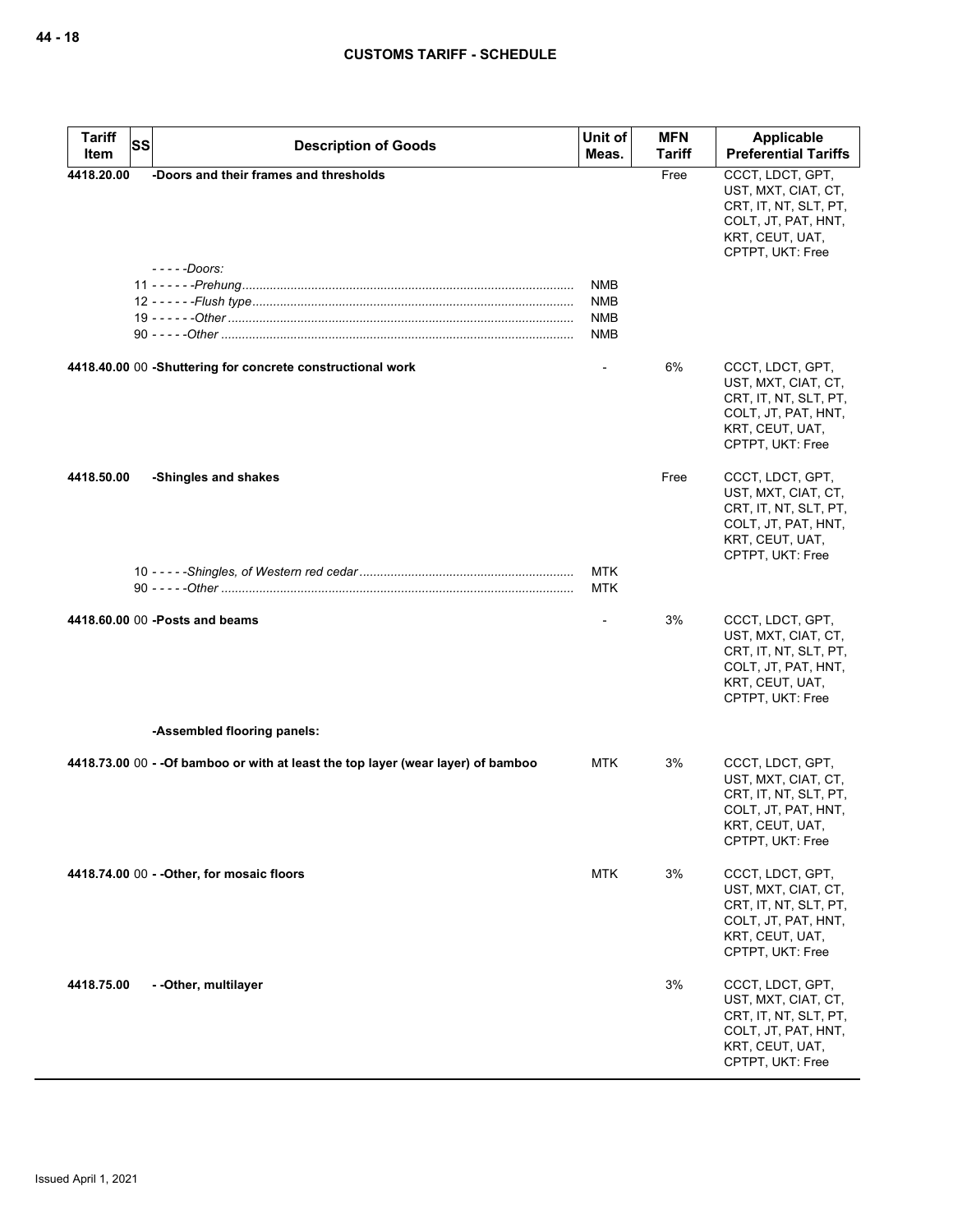| <b>Tariff</b><br>Item   | <b>SS</b> | <b>Description of Goods</b>                                        | Unit of<br>Meas.         | <b>MFN</b><br><b>Tariff</b> | Applicable<br><b>Preferential Tariffs</b>                                                                                            |
|-------------------------|-----------|--------------------------------------------------------------------|--------------------------|-----------------------------|--------------------------------------------------------------------------------------------------------------------------------------|
|                         |           |                                                                    | <b>MTK</b><br><b>MTK</b> |                             |                                                                                                                                      |
| 4418.79.00 00 - - Other |           |                                                                    | <b>MTK</b>               | 3%                          | CCCT, LDCT, GPT,<br>UST, MXT, CIAT, CT,<br>CRT, IT, NT, SLT, PT,<br>COLT, JT, PAT, HNT,<br>KRT, CEUT, UAT,<br>CPTPT, UKT: Free       |
|                         |           | -Other:                                                            |                          |                             |                                                                                                                                      |
|                         |           | 4418.91.00 00 - - Of bamboo                                        |                          | 3%                          | CCCT, LDCT, GPT,<br>UST, MXT, CIAT, CT,<br>CRT, IT, NT, SLT, PT,<br>COLT, JT, PAT, HNT,<br>KRT, CEUT, UAT,<br>CPTPT, UKT: Free       |
| 4418.99.00              |           | - -Other                                                           |                          | 3%                          | CCCT, LDCT, GPT,<br>UST, MXT, CIAT, CT,<br>CRT, IT, NT, SLT, PT,<br>COLT, JT, PAT, HNT,<br>KRT, CEUT, UAT,<br>CPTPT, UKT: Free       |
|                         |           |                                                                    |                          |                             |                                                                                                                                      |
|                         |           |                                                                    |                          |                             |                                                                                                                                      |
| 44.19                   |           | Tableware and kitchenware, of wood.                                |                          |                             |                                                                                                                                      |
|                         |           | -Of bamboo:                                                        |                          |                             |                                                                                                                                      |
|                         |           | 4419.11.00 00 - - Bread boards, chopping boards and similar boards |                          | 6%                          | CCCT, LDCT, UST,<br>MXT, CIAT, CT, CRT,<br>IT, NT, SLT, PT, COLT,<br>JT, PAT, HNT, KRT,<br>CEUT, UAT, CPTPT,<br>UKT: Free<br>GPT: 3% |
|                         |           | 4419.12.00 00 - - Chopsticks                                       |                          | 6%                          | CCCT, LDCT, UST,<br>MXT, CIAT, CT, CRT,<br>IT, NT, SLT, PT, COLT,<br>JT, PAT, HNT, KRT,<br>CEUT, UAT, CPTPT,<br>UKT: Free<br>GPT: 3% |
| 4419.19.00 00 - - Other |           |                                                                    |                          | 6%                          | CCCT, LDCT, UST,<br>MXT, CIAT, CT, CRT,<br>IT, NT, SLT, PT, COLT,<br>JT, PAT, HNT, KRT,<br>CEUT, UAT, CPTPT,<br>UKT: Free<br>GPT: 3% |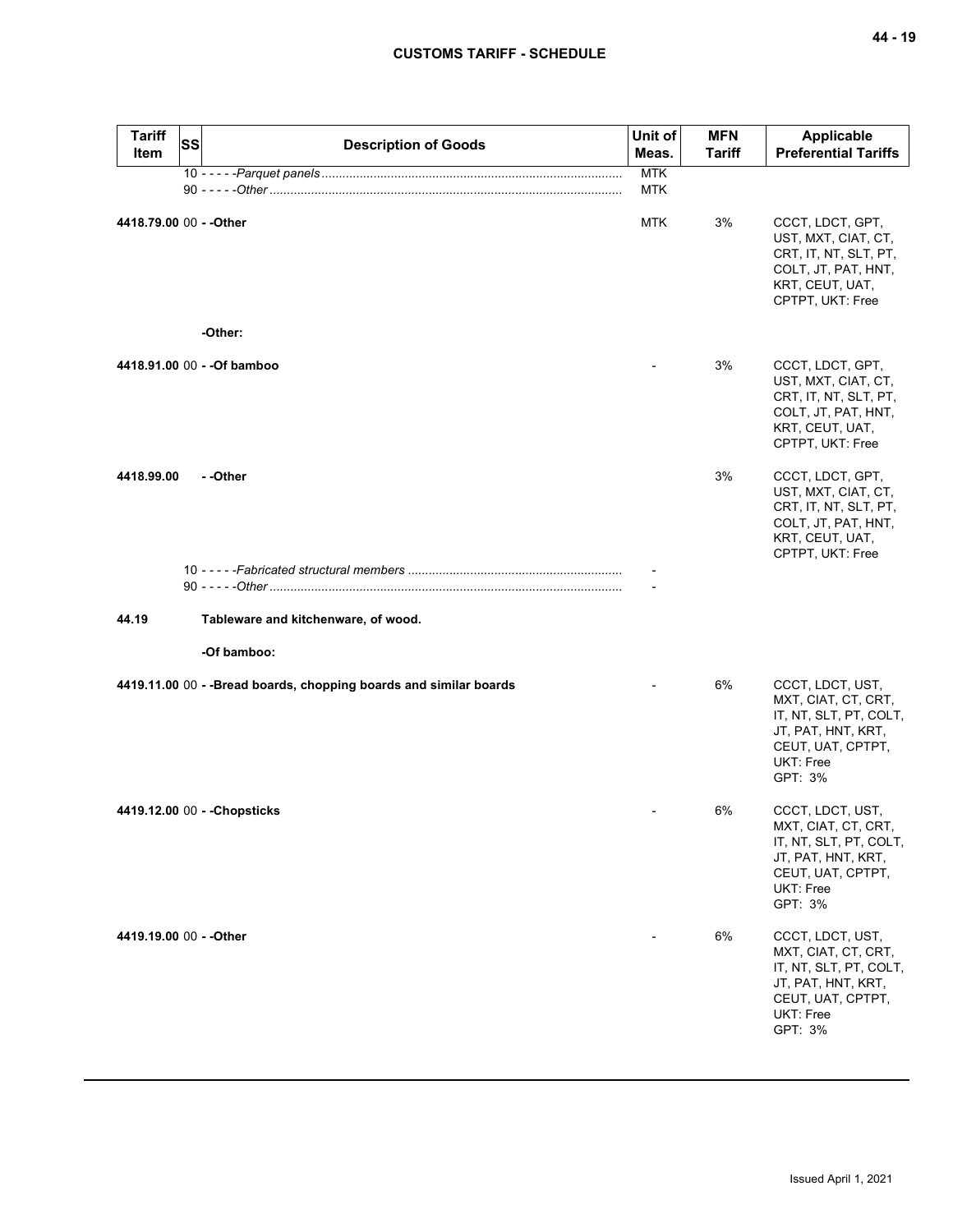| <b>Tariff</b><br>Item | SS<br><b>Description of Goods</b>                                                                                                                                                                                                                                                                                                                                                                                                                                                                                                                                                                                                                   | Unit of<br>Meas. | <b>MFN</b><br><b>Tariff</b> | Applicable<br><b>Preferential Tariffs</b>                                                                                            |
|-----------------------|-----------------------------------------------------------------------------------------------------------------------------------------------------------------------------------------------------------------------------------------------------------------------------------------------------------------------------------------------------------------------------------------------------------------------------------------------------------------------------------------------------------------------------------------------------------------------------------------------------------------------------------------------------|------------------|-----------------------------|--------------------------------------------------------------------------------------------------------------------------------------|
| 4419.90.00 00 -Other  |                                                                                                                                                                                                                                                                                                                                                                                                                                                                                                                                                                                                                                                     |                  | 6%                          | CCCT, LDCT, UST,<br>MXT, CIAT, CT, CRT,<br>IT, NT, SLT, PT, COLT,<br>JT, PAT, HNT, KRT,<br>CEUT, UAT, CPTPT,<br>UKT: Free<br>GPT: 3% |
| 44.20                 | Wood marquetry and inlaid wood; caskets and cases for jewellery or<br>cutlery, and similar articles, of wood; statuettes and other ornaments, of<br>wood; wooden articles of furniture not falling in Chapter 94.                                                                                                                                                                                                                                                                                                                                                                                                                                   |                  |                             |                                                                                                                                      |
|                       | 4420.10.00 00 -Statuettes and other ornaments, of wood                                                                                                                                                                                                                                                                                                                                                                                                                                                                                                                                                                                              |                  | 6%                          | CCCT, LDCT, UST,<br>MXT, CIAT, CT, CRT,<br>IT, NT, SLT, PT, COLT,<br>JT, PAT, HNT, KRT,<br>CEUT, UAT, CPTPT,<br>UKT: Free<br>GPT: 3% |
| 4420.90.00            | -Other                                                                                                                                                                                                                                                                                                                                                                                                                                                                                                                                                                                                                                              |                  | 7%                          | CCCT, LDCT, UST,<br>MXT, CIAT, CT, CRT,<br>IT, NT, SLT, PT, COLT,<br>JT, PAT, HNT, KRT,<br>CEUT, UAT, CPTPT,<br>UKT: Free<br>GPT: 3% |
|                       | 20 - - - - - Caskets and cases, for jewellery or cutlery, similar articles                                                                                                                                                                                                                                                                                                                                                                                                                                                                                                                                                                          | <b>NMB</b>       |                             |                                                                                                                                      |
| 44.21                 | Other articles of wood.                                                                                                                                                                                                                                                                                                                                                                                                                                                                                                                                                                                                                             |                  |                             |                                                                                                                                      |
|                       | 4421.10.00 00 -Clothes hangers                                                                                                                                                                                                                                                                                                                                                                                                                                                                                                                                                                                                                      |                  | 6%                          | CCCT, LDCT, UST,<br>MXT, CIAT, CT, CRT,<br>IT, NT, SLT, PT, COLT,<br>JT, PAT, HNT, KRT,<br>CEUT, UAT, CPTPT,<br>UKT: Free<br>GPT: 3% |
|                       | -Other:                                                                                                                                                                                                                                                                                                                                                                                                                                                                                                                                                                                                                                             |                  |                             |                                                                                                                                      |
| 4421.91               | - -Of bamboo                                                                                                                                                                                                                                                                                                                                                                                                                                                                                                                                                                                                                                        |                  |                             |                                                                                                                                      |
|                       | 4421.91.10 00 - - - Cross arms, drilled;<br>Die models, to be employed as blueprint substitutes in the manufacture,<br>assembly, erection, installation, operation or maintenance of machines,<br>test sets, engines, apparatus, appliances, plant equipment and parts<br>thereof;<br>Hay stack forms; Mouldings (other than the goods of heading 44.09),<br>continuously shaped, and not further processed than treated with fire<br>retardant materials, fillers, sealers, waxes, oils, stains, varnishes, paints or<br>enamels:<br>Saddle trees;<br>Spokes and last blocks not further manufactured than turned;<br>Trellises and fencing panels |                  | Free                        | CCCT, LDCT, GPT,<br>UST, MXT, CIAT, CT,<br>CRT, IT, NT, SLT, PT,<br>COLT, JT, PAT, HNT,<br>KRT, CEUT, UAT,<br>CPTPT, UKT: Free       |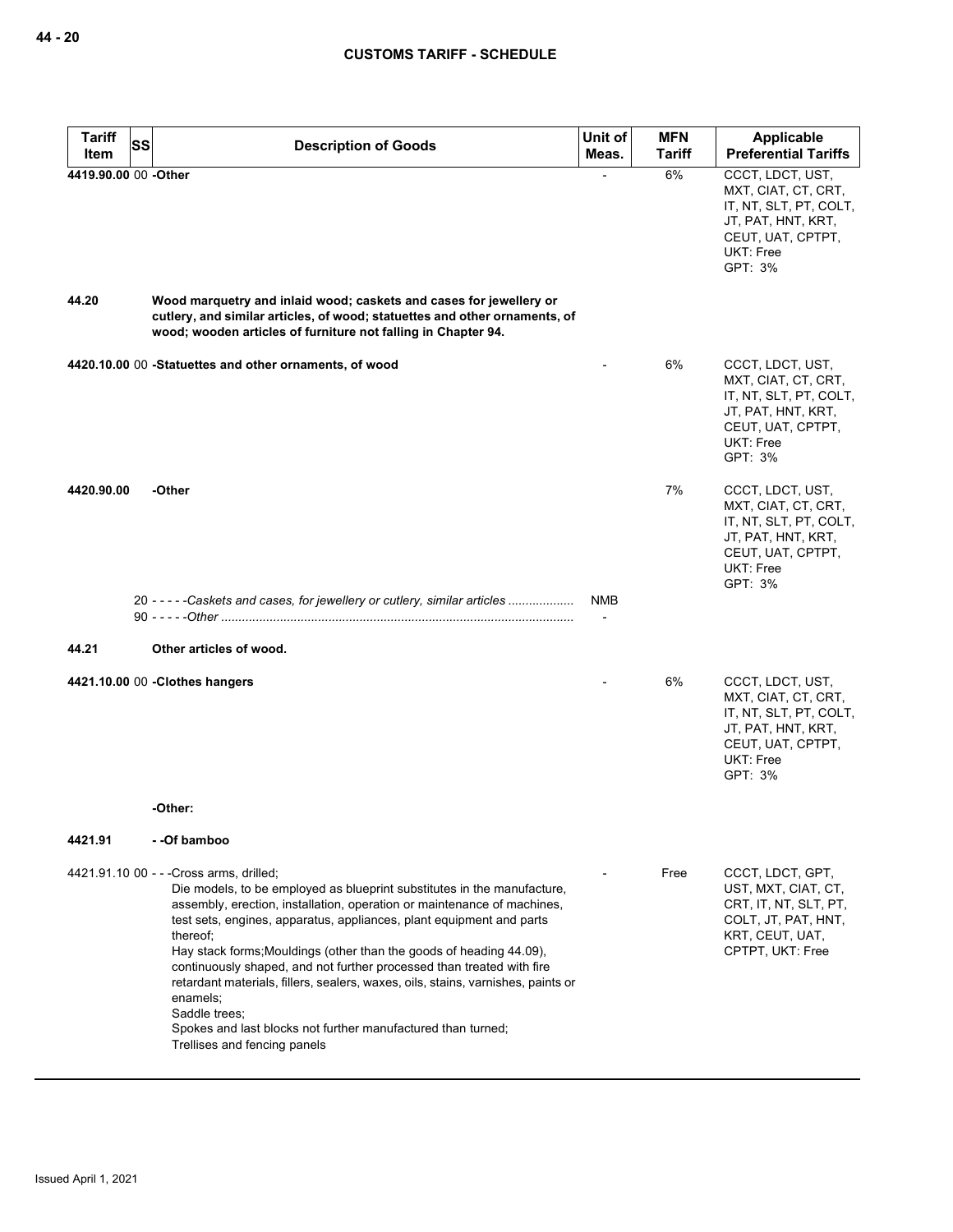| <b>Tariff</b><br><b>SS</b>  | <b>Description of Goods</b>                                                                                                                                                                                                                                                                                                                                                                                                                                                                                                                                                                                                                                                                                                                                                                                                                                                                               | Unit of    | <b>MFN</b>    | Applicable                                                                                                                                                        |
|-----------------------------|-----------------------------------------------------------------------------------------------------------------------------------------------------------------------------------------------------------------------------------------------------------------------------------------------------------------------------------------------------------------------------------------------------------------------------------------------------------------------------------------------------------------------------------------------------------------------------------------------------------------------------------------------------------------------------------------------------------------------------------------------------------------------------------------------------------------------------------------------------------------------------------------------------------|------------|---------------|-------------------------------------------------------------------------------------------------------------------------------------------------------------------|
| Item                        |                                                                                                                                                                                                                                                                                                                                                                                                                                                                                                                                                                                                                                                                                                                                                                                                                                                                                                           | Meas.      | <b>Tariff</b> | <b>Preferential Tariffs</b>                                                                                                                                       |
| 4421.91.20 00 - - - Blinds; | Labels;<br>Signs, letters and numerals;<br>Window shade or blind rollers                                                                                                                                                                                                                                                                                                                                                                                                                                                                                                                                                                                                                                                                                                                                                                                                                                  |            | 7%            | CCCT, LDCT, UST,<br>MXT, CIAT, CT, CRT,<br>IT, NT, SLT, PT, COLT,<br>JT, PAT, HNT, KRT,<br>CEUT, UAT, CPTPT,<br><b>UKT: Free</b><br>AUT: 6%<br>NZT: 6%<br>GPT: 3% |
|                             | 4421.91.30 00 - - - Coffins and caskets                                                                                                                                                                                                                                                                                                                                                                                                                                                                                                                                                                                                                                                                                                                                                                                                                                                                   | <b>NMB</b> | 9.5%          | CCCT, LDCT, UST,<br>MXT, CIAT, CT, CRT,<br>IT, NT, SLT, PT, COLT,<br>JT, PAT, HNT, KRT,<br>CEUT, UAT, CPTPT,<br>UKT: Free<br>GPT: 5%                              |
| 4421.91.90 00 - - - Other   |                                                                                                                                                                                                                                                                                                                                                                                                                                                                                                                                                                                                                                                                                                                                                                                                                                                                                                           |            | 6%            | CCCT, LDCT, GPT,<br>UST, MXT, CIAT, CT,<br>CRT, IT, NT, SLT, PT,<br>COLT, JT, PAT, HNT,<br>KRT, CEUT, UAT,<br>CPTPT, UKT: Free                                    |
| 4421.99                     | - -Other                                                                                                                                                                                                                                                                                                                                                                                                                                                                                                                                                                                                                                                                                                                                                                                                                                                                                                  |            |               |                                                                                                                                                                   |
| 4421.99.10                  | ---Cross arms, drilled;<br>Die models, to be employed as blueprint substitutes in the manufacture,<br>assembly, erection, installation, operation or maintenance of machines,<br>test sets, engines, apparatus, appliances, plant equipment and parts<br>thereof;<br>Felloes of hickory or oak; Hay stack forms;<br>Mouldings (other than the goods of heading 44.09), continuously shaped,<br>and not further processed than treated with fire retardant materials, fillers<br>sealers, waxes, oils, stains, varnishes, paints or enamels;<br>Saddle trees and stirrups;<br>Spokes and last blocks not further manufactured than turned;<br>Trellises and fencing panels<br>10 - - - - - Mouldings (other than the goods of heading 44.09), continuously<br>shaped, and not further processed than treated with fire retardant<br>materials, fillers, sealers, waxes, oils, stains, varnishes, paints or |            | Free          | CCCT, LDCT, GPT,<br>UST, MXT, CIAT, CT,<br>CRT, IT, NT, SLT, PT,<br>COLT, JT, PAT, HNT,<br>KRT, CEUT, UAT,<br>CPTPT, UKT: Free                                    |
| 4421.99.20 00 - - -Blinds;  | Labels:<br>Signs, letters and numerals;<br>Window shade or blind rollers                                                                                                                                                                                                                                                                                                                                                                                                                                                                                                                                                                                                                                                                                                                                                                                                                                  |            | 7%            | CCCT, LDCT, UST,<br>MXT, CIAT, CT, CRT,<br>IT, NT, SLT, PT, COLT,<br>JT, PAT, HNT, KRT,<br>CEUT, UAT, CPTPT,<br><b>UKT: Free</b><br>AUT: 6%<br>NZT: 6%<br>GPT: 3% |